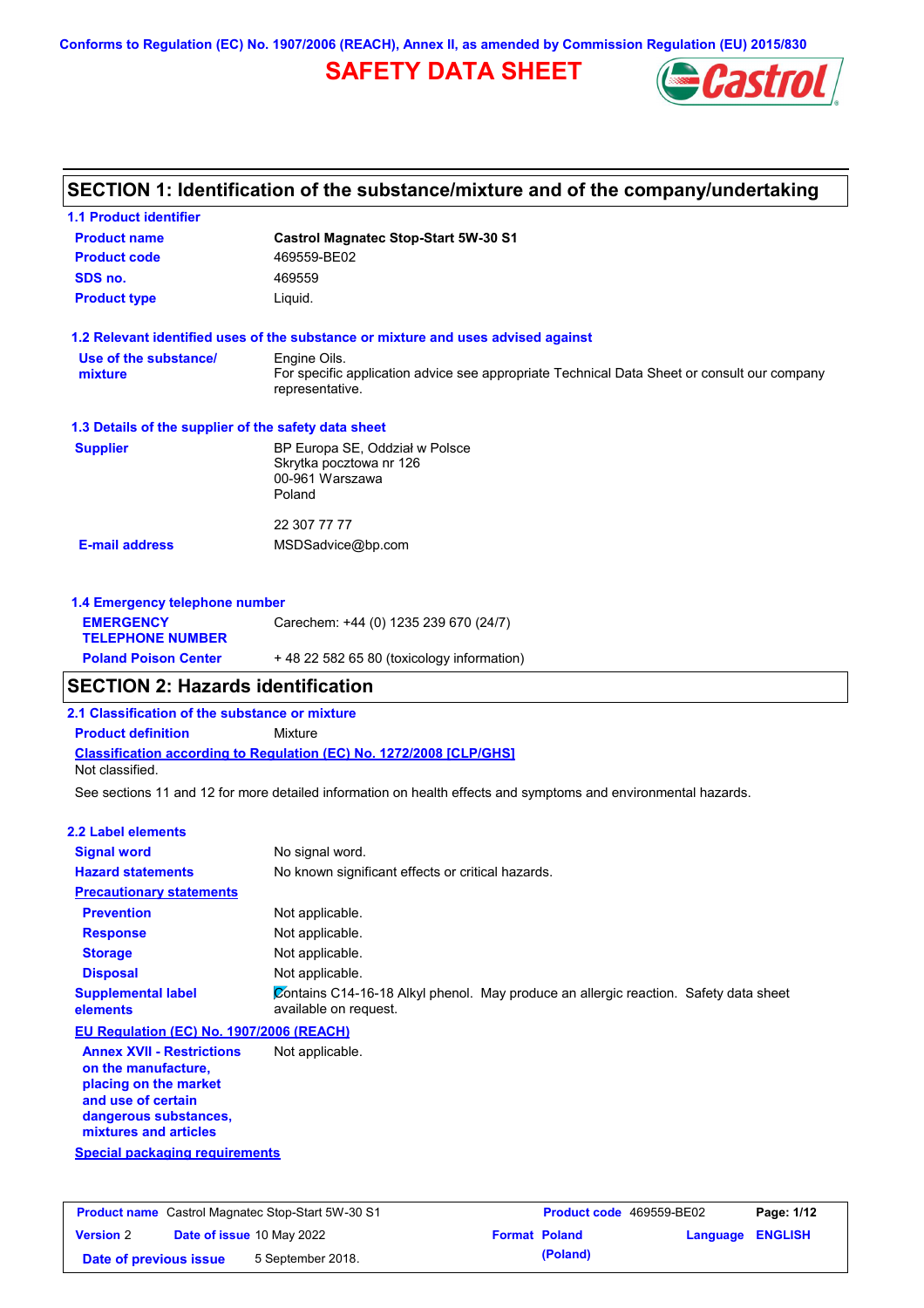## **SECTION 2: Hazards identification**

| <b>Containers to be fitted</b><br>with child-resistant<br>fastenings                                                     | Not applicable.                                                                                                                                                                                                          |
|--------------------------------------------------------------------------------------------------------------------------|--------------------------------------------------------------------------------------------------------------------------------------------------------------------------------------------------------------------------|
| <b>Tactile warning of danger</b>                                                                                         | Not applicable.                                                                                                                                                                                                          |
| 2.3 Other hazards                                                                                                        |                                                                                                                                                                                                                          |
| <b>Results of PBT and vPvB</b><br>assessment                                                                             | Product does not meet the criteria for PBT or vPvB according to Regulation (EC) No. 1907/2006,<br>Annex XIII.                                                                                                            |
| <b>Product meets the criteria</b><br>for PBT or vPvB according<br>to Regulation (EC) No.<br><b>1907/2006, Annex XIII</b> | This mixture does not contain any substances that are assessed to be a PBT or a vPvB.                                                                                                                                    |
| Other hazards which do<br>not result in classification                                                                   | Defatting to the skin.<br>USED ENGINE OILS<br>Used engine oil may contain hazardous components which have the potential to cause skin<br>cancer.<br>See Toxicological Information, section 11 of this Safety Data Sheet. |

## **SECTION 3: Composition/information on ingredients**

| <b>3.2 Mixtures</b> |  |
|---------------------|--|
|---------------------|--|

| <b>Product definition</b><br>Mixture                                                                                        |                                                                                                |               |                                                      |             |
|-----------------------------------------------------------------------------------------------------------------------------|------------------------------------------------------------------------------------------------|---------------|------------------------------------------------------|-------------|
| Mighly refined base oil (IP 346 DMSO extract < 3%). Proprietary performance additives.<br><b>Product/ingredient</b><br>name | <b>Identifiers</b>                                                                             | $\frac{9}{6}$ | <b>Regulation (EC) No.</b><br><b>1272/2008 [CLP]</b> | <b>Type</b> |
| Lubricating oils (petroleum), C20-50,<br>hydrotreated neutral oil-based                                                     | REACH #: 01-2119474889-13<br>EC: 276-738-4<br>CAS: 72623-87-1<br>Index: 649-483-00-5           | $≥25 - ≤50$   | Not classified.                                      | $[2]$       |
| Lubricating oils (petroleum), C20-50,<br>hydrotreated neutral oil-based                                                     | REACH #: 01-2119474889-13 ≥25 - ≤50<br>EC: 276-738-4<br>CAS: 72623-87-1<br>Index: 649-483-00-5 |               | Asp. Tox. 1, H304                                    | [1] [2]     |
| Lubricating oils (petroleum), C24-50,<br>solvent-extd., dewaxed, hydrogenated                                               | REACH #: 01-2119489969-06<br>EC: 309-877-7<br>CAS: 101316-72-7<br>Index: 649-530-00-X          | ึ ≤3          | Not classified.                                      | $[2]$       |
| Distillates (petroleum), solvent-<br>dewaxed heavy paraffinic                                                               | REACH #: 01-2119471299-27<br>EC: 265-169-7<br>CAS: 64742-65-0<br>Index: 649-474-00-6           | ≤3            | Not classified.                                      | $[2]$       |
| Distillates (petroleum), hydrotreated<br>heavy paraffinic                                                                   | REACH #: 01-2119484627-25<br>EC: 265-157-1<br>CAS: 64742-54-7<br>Index: 649-467-00-8           | ึ ≤3          | Not classified.                                      | $[2]$       |
| C14-16-18 Alkyl phenol                                                                                                      | REACH #: 01-2119498288-19                                                                      | ≤0.3          | Skin Sens. 1B, H317<br><b>STOT RE 2, H373</b>        | $[1]$       |

### **See Section 16 for the full text of the H statements declared above.**

**Type** 

[1] Substance classified with a health or environmental hazard

[2] Substance with a workplace exposure limit

[3] Substance meets the criteria for PBT according to Regulation (EC) No. 1907/2006, Annex XIII

[4] Substance meets the criteria for vPvB according to Regulation (EC) No. 1907/2006, Annex XIII

[5] Substance of equivalent concern

[6] Additional disclosure due to company policy

Occupational exposure limits, if available, are listed in Section 8.

| <b>Product name</b> Castrol Magnatec Stop-Start 5W-30 S1 |  |                                  | Product code 469559-BE02 |                      | Page: 2/12       |  |
|----------------------------------------------------------|--|----------------------------------|--------------------------|----------------------|------------------|--|
| <b>Version 2</b>                                         |  | <b>Date of issue 10 May 2022</b> |                          | <b>Format Poland</b> | Language ENGLISH |  |
| Date of previous issue                                   |  | 5 September 2018.                |                          | (Poland)             |                  |  |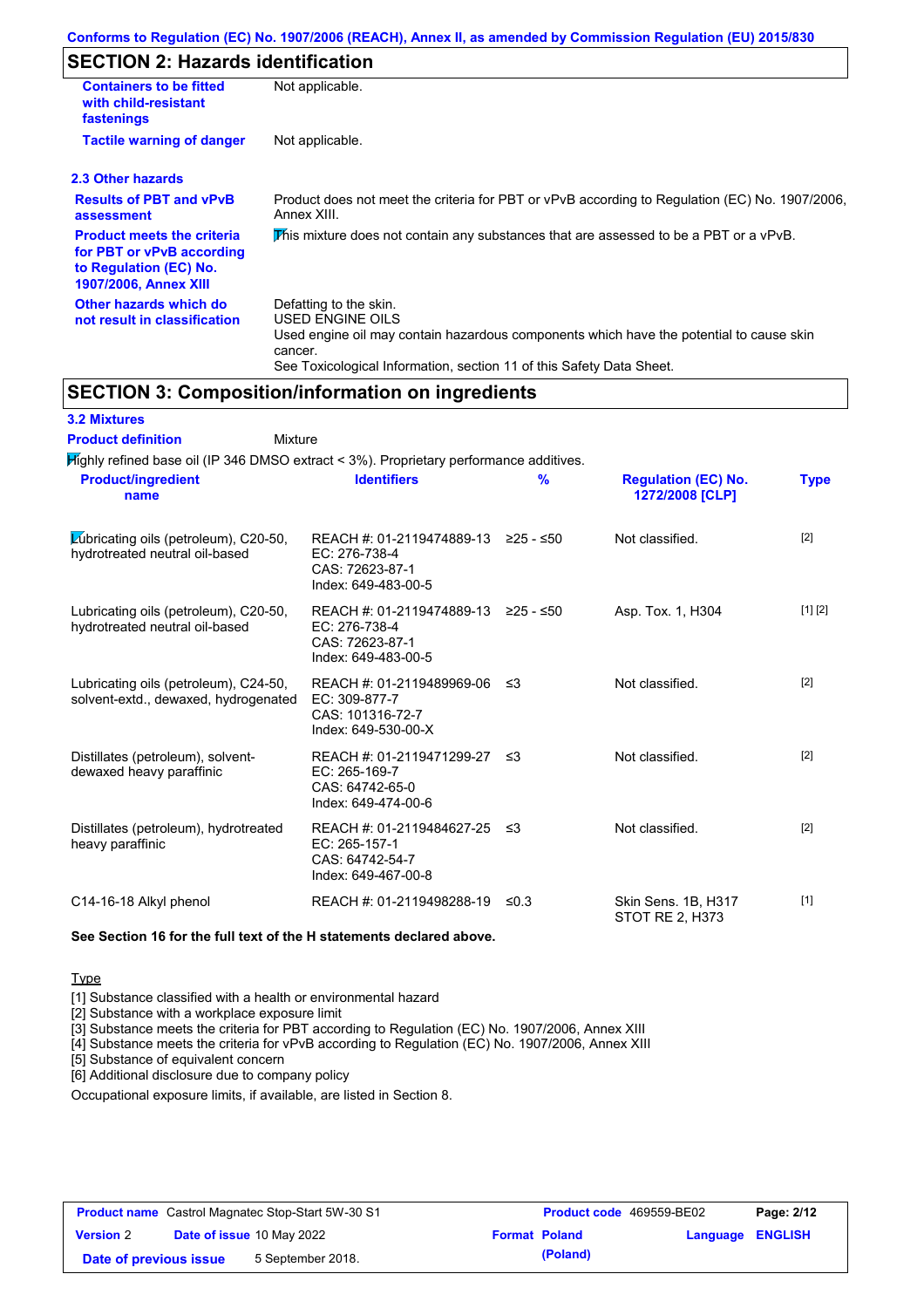## **SECTION 4: First aid measures**

| 4.1 Description of first aid measures |                                                                                                                                                                                                                                                              |
|---------------------------------------|--------------------------------------------------------------------------------------------------------------------------------------------------------------------------------------------------------------------------------------------------------------|
| <b>Eye contact</b>                    | In case of contact, immediately flush eyes with plenty of water for at least 15 minutes. Eyelids<br>should be held away from the eyeball to ensure thorough rinsing. Check for and remove any<br>contact lenses. Get medical attention.                      |
| <b>Skin contact</b>                   | Wash skin thoroughly with soap and water or use recognised skin cleanser. Remove<br>contaminated clothing and shoes. Wash clothing before reuse. Clean shoes thoroughly before<br>reuse. Get medical attention if irritation develops.                       |
| <b>Inhalation</b>                     | $\mathbf F$ inhaled, remove to fresh air. In case of inhalation of decomposition products in a fire,<br>symptoms may be delayed. The exposed person may need to be kept under medical<br>surveillance for 48 hours. Get medical attention if symptoms occur. |
| <b>Ingestion</b>                      | Do not induce vomiting unless directed to do so by medical personnel. Get medical attention if<br>symptoms occur.                                                                                                                                            |
| <b>Protection of first-aiders</b>     | No action shall be taken involving any personal risk or without suitable training.                                                                                                                                                                           |

### **4.2 Most important symptoms and effects, both acute and delayed**

See Section 11 for more detailed information on health effects and symptoms.

| <b>Potential acute health effects</b> |                                                                                                                            |
|---------------------------------------|----------------------------------------------------------------------------------------------------------------------------|
| <b>Inhalation</b>                     | <b>Exposure to decomposition products may cause a health hazard. Serious effects may be</b><br>delayed following exposure. |
| <b>Ingestion</b>                      | No known significant effects or critical hazards.                                                                          |
| <b>Skin contact</b>                   | Defatting to the skin. May cause skin dryness and irritation.                                                              |
| Eye contact                           | No known significant effects or critical hazards.                                                                          |
|                                       | Delayed and immediate effects as well as chronic effects from short and long-term exposure                                 |
| <b>Inhalation</b>                     | Overexposure to the inhalation of airborne droplets or aerosols may cause irritation of the<br>respiratory tract.          |
| <b>Ingestion</b>                      | Ingestion of large quantities may cause nausea and diarrhoea.                                                              |
| <b>Skin contact</b>                   | Prolonged or repeated contact can defat the skin and lead to irritation and/or dermatitis.                                 |
| Eye contact                           | Potential risk of transient stinging or redness if accidental eye contact occurs.                                          |

### **4.3 Indication of any immediate medical attention and special treatment needed**

Notes to physician **Treatment should in general be symptomatic and directed to relieving any effects.** In case of inhalation of decomposition products in a fire, symptoms may be delayed. The exposed person may need to be kept under medical surveillance for 48 hours.

# **SECTION 5: Firefighting measures**

| 5.1 Extinguishing media                                   |                                                                                                                                                                                                                                                                                                                                                                   |  |  |
|-----------------------------------------------------------|-------------------------------------------------------------------------------------------------------------------------------------------------------------------------------------------------------------------------------------------------------------------------------------------------------------------------------------------------------------------|--|--|
| <b>Suitable extinguishing</b><br>media                    | In case of fire, use foam, dry chemical or carbon dioxide extinguisher or spray.                                                                                                                                                                                                                                                                                  |  |  |
| <b>Unsuitable extinguishing</b><br>media                  | Do not use water jet. The use of a water jet may cause the fire to spread by splashing the<br>burning product.                                                                                                                                                                                                                                                    |  |  |
| 5.2 Special hazards arising from the substance or mixture |                                                                                                                                                                                                                                                                                                                                                                   |  |  |
| <b>Hazards from the</b><br>substance or mixture           | In a fire or if heated, a pressure increase will occur and the container may burst.                                                                                                                                                                                                                                                                               |  |  |
| <b>Hazardous combustion</b><br>products                   | Combustion products may include the following:<br>carbon oxides (CO, CO <sub>2</sub> ) (carbon monoxide, carbon dioxide)<br>metal oxide/oxides<br>nitrogen oxides (NO, NO <sub>2</sub> etc.)                                                                                                                                                                      |  |  |
| 5.3 Advice for firefighters                               |                                                                                                                                                                                                                                                                                                                                                                   |  |  |
| <b>Special precautions for</b><br>fire-fighters           | No action shall be taken involving any personal risk or without suitable training. Promptly<br>isolate the scene by removing all persons from the vicinity of the incident if there is a fire.                                                                                                                                                                    |  |  |
| <b>Special protective</b><br>equipment for fire-fighters  | Fire-fighters should wear appropriate protective equipment and self-contained breathing<br>apparatus (SCBA) with a full face-piece operated in positive pressure mode. Clothing for fire-<br>fighters (including helmets, protective boots and gloves) conforming to European standard EN<br>469 will provide a basic level of protection for chemical incidents. |  |  |

| <b>Product name</b> Castrol Magnatec Stop-Start 5W-30 S1 |  | <b>Product code</b> 469559-BE02  |  | Page: 3/12           |                         |  |
|----------------------------------------------------------|--|----------------------------------|--|----------------------|-------------------------|--|
| <b>Version 2</b>                                         |  | <b>Date of issue 10 May 2022</b> |  | <b>Format Poland</b> | <b>Language ENGLISH</b> |  |
| Date of previous issue                                   |  | 5 September 2018.                |  | (Poland)             |                         |  |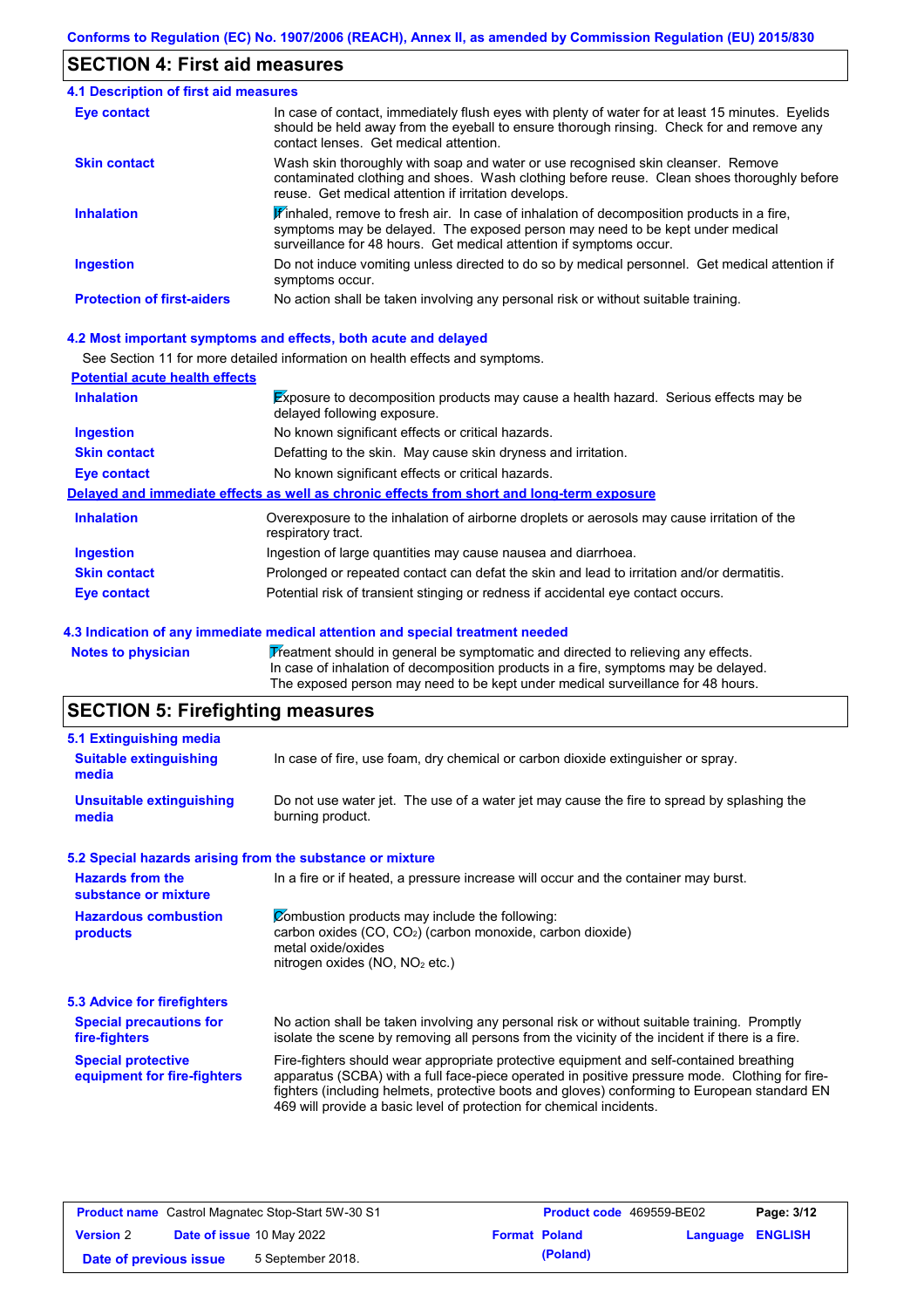# **SECTION 6: Accidental release measures**

|                                                          | 6.1 Personal precautions, protective equipment and emergency procedures                                                                                                                                                                                                                                                                                                                        |
|----------------------------------------------------------|------------------------------------------------------------------------------------------------------------------------------------------------------------------------------------------------------------------------------------------------------------------------------------------------------------------------------------------------------------------------------------------------|
| For non-emergency<br>personnel                           | No action shall be taken involving any personal risk or without suitable training. Evacuate<br>surrounding areas. Keep unnecessary and unprotected personnel from entering. Do not touch<br>or walk through spilt material. Floors may be slippery; use care to avoid falling. Put on<br>appropriate personal protective equipment.                                                            |
| For emergency responders                                 | If specialised clothing is required to deal with the spillage, take note of any information in<br>Section 8 on suitable and unsuitable materials. See also the information in "For non-<br>emergency personnel".                                                                                                                                                                               |
| <b>6.2 Environmental</b><br>precautions                  | Avoid dispersal of spilt material and runoff and contact with soil, waterways, drains and sewers.<br>Inform the relevant authorities if the product has caused environmental pollution (sewers,<br>waterways, soil or air).                                                                                                                                                                    |
| 6.3 Methods and material for containment and cleaning up |                                                                                                                                                                                                                                                                                                                                                                                                |
| <b>Small spill</b>                                       | Stop leak if without risk. Move containers from spill area. Absorb with an inert material and<br>place in an appropriate waste disposal container. Dispose of via a licensed waste disposal<br>contractor.                                                                                                                                                                                     |
| <b>Large spill</b>                                       | Stop leak if without risk. Move containers from spill area. Prevent entry into sewers, water<br>courses, basements or confined areas. Contain and collect spillage with non-combustible,<br>absorbent material e.g. sand, earth, vermiculite or diatomaceous earth and place in container<br>for disposal according to local regulations. Dispose of via a licensed waste disposal contractor. |
| 6.4 Reference to other<br><b>sections</b>                | See Section 1 for emergency contact information.<br>See Section 5 for firefighting measures.<br>See Section 8 for information on appropriate personal protective equipment.<br>See Section 12 for environmental precautions.<br>See Section 13 for additional waste treatment information.                                                                                                     |

# **SECTION 7: Handling and storage**

| 7.1 Precautions for safe handling                                                    |                                                                                                                                                                                                                                                                                                                                                                                                                                                                                          |  |  |  |  |  |  |
|--------------------------------------------------------------------------------------|------------------------------------------------------------------------------------------------------------------------------------------------------------------------------------------------------------------------------------------------------------------------------------------------------------------------------------------------------------------------------------------------------------------------------------------------------------------------------------------|--|--|--|--|--|--|
| <b>Protective measures</b>                                                           | Put on appropriate personal protective equipment.                                                                                                                                                                                                                                                                                                                                                                                                                                        |  |  |  |  |  |  |
| <b>Advice on general</b><br>occupational hygiene                                     | Eating, drinking and smoking should be prohibited in areas where this material is handled,<br>stored and processed. Wash thoroughly after handling. Remove contaminated clothing and<br>protective equipment before entering eating areas. See also Section 8 for additional<br>information on hygiene measures.                                                                                                                                                                         |  |  |  |  |  |  |
| <b>7.2 Conditions for safe</b><br>storage, including any<br><i>incompatibilities</i> | Store in accordance with local regulations. Store in a dry, cool and well-ventilated area, away<br>from incompatible materials (see Section 10). Keep away from heat and direct sunlight. Keep<br>container tightly closed and sealed until ready for use. Containers that have been opened must<br>be carefully resealed and kept upright to prevent leakage. Store and use only in equipment/<br>containers designed for use with this product. Do not store in unlabelled containers. |  |  |  |  |  |  |
| <b>Not suitable</b>                                                                  | Prolonged exposure to elevated temperature.                                                                                                                                                                                                                                                                                                                                                                                                                                              |  |  |  |  |  |  |
| 7.3 Specific end use(s)                                                              |                                                                                                                                                                                                                                                                                                                                                                                                                                                                                          |  |  |  |  |  |  |
| <b>Recommendations</b>                                                               | See section 1.2 and Exposure scenarios in annex, if applicable.                                                                                                                                                                                                                                                                                                                                                                                                                          |  |  |  |  |  |  |
|                                                                                      | <b>SECTION 8: Exposure controls/personal protection</b>                                                                                                                                                                                                                                                                                                                                                                                                                                  |  |  |  |  |  |  |
| <b>8.1 Control parameters</b>                                                        |                                                                                                                                                                                                                                                                                                                                                                                                                                                                                          |  |  |  |  |  |  |
| <b>Occupational exposure limits</b>                                                  |                                                                                                                                                                                                                                                                                                                                                                                                                                                                                          |  |  |  |  |  |  |

| <b>Product/ingredient name</b>                                                                      | <b>Exposure limit values</b>                                                                                                                                                                                                                                                                                                    |
|-----------------------------------------------------------------------------------------------------|---------------------------------------------------------------------------------------------------------------------------------------------------------------------------------------------------------------------------------------------------------------------------------------------------------------------------------|
| Lubricating oils (petroleum), C20-50, hydrotreated<br>neutral oil-based                             | Minister of Family, Labor and Social Policy of June 12, 2018 on the<br>maximum allowable concentrations and intensities of factors<br>harmful to health in the work environment (Journal of Laws 2018,<br>item 1286, as amended) (Poland).<br>TWA: 5 mg/m <sup>3</sup> 8 hours. Issued/Revised: 8/2018 Form: Inhalable fraction |
| Lubricating oils (petroleum), C20-50, hydrotreated<br>neutral oil-based                             | Minister of Family, Labor and Social Policy of June 12, 2018 on the<br>maximum allowable concentrations and intensities of factors<br>harmful to health in the work environment (Journal of Laws 2018,<br>item 1286, as amended) (Poland).<br>TWA: 5 mg/m <sup>3</sup> 8 hours. Issued/Revised: 8/2018 Form: Inhalable fraction |
| Lubricating oils (petroleum), C24-50, solvent-extd.,<br>dewaxed, hydrogenated                       | Minister of Family, Labor and Social Policy of June 12, 2018 on the<br>maximum allowable concentrations and intensities of factors                                                                                                                                                                                              |
| <b>Product name</b> Castrol Magnatec Stop-Start 5W-30 S1                                            | Product code 469559-BE02<br>Page: 4/12                                                                                                                                                                                                                                                                                          |
| <b>Version 2</b><br><b>Date of issue 10 May 2022</b><br>5 September 2018.<br>Date of previous issue | <b>Format Poland</b><br><b>ENGLISH</b><br>Language<br>(Poland)                                                                                                                                                                                                                                                                  |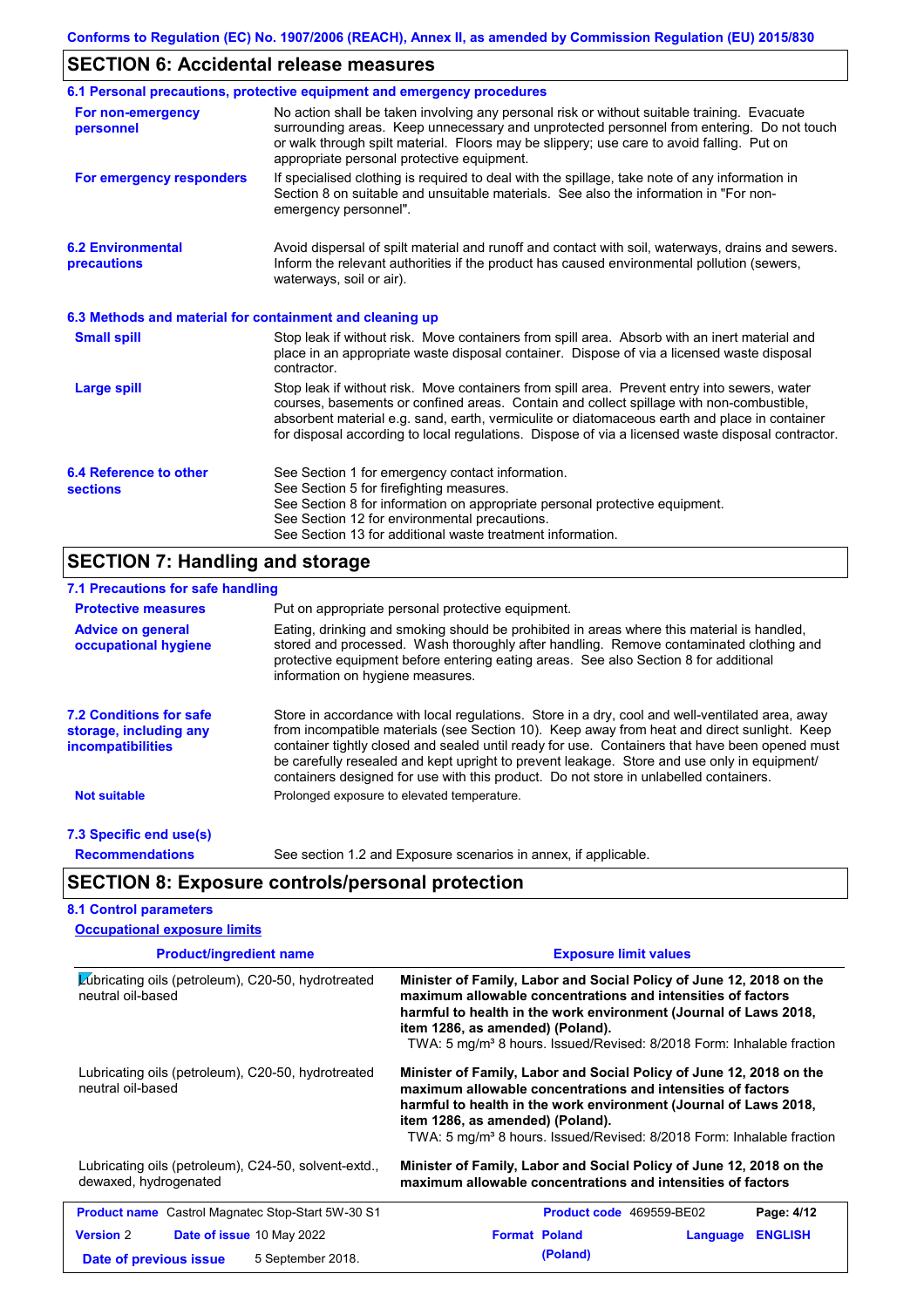## **SECTION 8: Exposure controls/personal protection**

|                                                              | harmful to health in the work environment (Journal of Laws 2018,<br>item 1286, as amended) (Poland).                                                                                                                                                                                                                            |
|--------------------------------------------------------------|---------------------------------------------------------------------------------------------------------------------------------------------------------------------------------------------------------------------------------------------------------------------------------------------------------------------------------|
|                                                              | TWA: 5 mg/m <sup>3</sup> 8 hours. Issued/Revised: 8/2018 Form: Inhalable fraction                                                                                                                                                                                                                                               |
| Distillates (petroleum), solvent-dewaxed heavy<br>paraffinic | Minister of Family, Labor and Social Policy of June 12, 2018 on the<br>maximum allowable concentrations and intensities of factors<br>harmful to health in the work environment (Journal of Laws 2018,<br>item 1286, as amended) (Poland).<br>TWA: 5 mg/m <sup>3</sup> 8 hours. Issued/Revised: 8/2018 Form: Inhalable fraction |
| Distillates (petroleum), hydrotreated heavy paraffinic       | Minister of Family, Labor and Social Policy of June 12, 2018 on the<br>maximum allowable concentrations and intensities of factors<br>harmful to health in the work environment (Journal of Laws 2018,<br>item 1286, as amended) (Poland).<br>TWA: 5 mg/m <sup>3</sup> 8 hours. Issued/Revised: 8/2018 Form: Inhalable fraction |

Whilst specific OELs for certain components may be shown in this section, other components may be present in any mist, vapour or dust produced. Therefore, the specific OELs may not be applicable to the product as a whole and are provided for guidance only.

**Recommended monitoring procedures**

If this product contains ingredients with exposure limits, personal, workplace atmosphere or biological monitoring may be required to determine the effectiveness of the ventilation or other control measures and/or the necessity to use respiratory protective equipment. Reference should be made to monitoring standards, such as the following: European Standard EN 689 (Workplace atmospheres - Guidance for the assessment of exposure by inhalation to chemical agents for comparison with limit values and measurement strategy) European Standard EN 14042 (Workplace atmospheres - Guide for the application and use of procedures for the assessment of exposure to chemical and biological agents) European Standard EN 482 (Workplace atmospheres - General requirements for the performance of procedures for the measurement of chemical agents) Reference to national guidance documents for methods for the determination of hazardous substances will also be required.

## **Derived No Effect Level**

No DNELs/DMELs available.

#### **Predicted No Effect Concentration**

No PNECs available

| <b>8.2 Exposure controls</b>                             |                                                                                                                                                                                                                                                                                                                                                                                                                                                                                                                                                                                                                                                                                                                                                                                                                                                                                                                                                                                                         |
|----------------------------------------------------------|---------------------------------------------------------------------------------------------------------------------------------------------------------------------------------------------------------------------------------------------------------------------------------------------------------------------------------------------------------------------------------------------------------------------------------------------------------------------------------------------------------------------------------------------------------------------------------------------------------------------------------------------------------------------------------------------------------------------------------------------------------------------------------------------------------------------------------------------------------------------------------------------------------------------------------------------------------------------------------------------------------|
| <b>Appropriate engineering</b><br><b>controls</b>        | Provide exhaust ventilation or other engineering controls to keep the relevant airborne<br>concentrations below their respective occupational exposure limits.<br>All activities involving chemicals should be assessed for their risks to health, to ensure<br>exposures are adequately controlled. Personal protective equipment should only be considered<br>after other forms of control measures (e.g. engineering controls) have been suitably evaluated.<br>Personal protective equipment should conform to appropriate standards, be suitable for use, be<br>kept in good condition and properly maintained.<br>Your supplier of personal protective equipment should be consulted for advice on selection and<br>appropriate standards. For further information contact your national organisation for standards.<br>The final choice of protective equipment will depend upon a risk assessment. It is important to<br>ensure that all items of personal protective equipment are compatible. |
| <b>Individual protection measures</b>                    |                                                                                                                                                                                                                                                                                                                                                                                                                                                                                                                                                                                                                                                                                                                                                                                                                                                                                                                                                                                                         |
| <b>Hygiene measures</b>                                  | Wash hands, forearms and face thoroughly after handling chemical products, before eating,<br>smoking and using the lavatory and at the end of the working period. Ensure that eyewash<br>stations and safety showers are close to the workstation location.                                                                                                                                                                                                                                                                                                                                                                                                                                                                                                                                                                                                                                                                                                                                             |
| <b>Respiratory protection</b>                            | In case of insufficient ventilation, wear suitable respiratory equipment.<br>The correct choice of respiratory protection depends upon the chemicals being handled, the<br>conditions of work and use, and the condition of the respiratory equipment. Safety procedures<br>should be developed for each intended application. Respiratory protection equipment should<br>therefore be chosen in consultation with the supplier/manufacturer and with a full assessment<br>of the working conditions.                                                                                                                                                                                                                                                                                                                                                                                                                                                                                                   |
| <b>Eye/face protection</b>                               | Safety glasses with side shields.                                                                                                                                                                                                                                                                                                                                                                                                                                                                                                                                                                                                                                                                                                                                                                                                                                                                                                                                                                       |
| <b>Skin protection</b>                                   |                                                                                                                                                                                                                                                                                                                                                                                                                                                                                                                                                                                                                                                                                                                                                                                                                                                                                                                                                                                                         |
| <b>Hand protection</b>                                   | <b>General Information:</b>                                                                                                                                                                                                                                                                                                                                                                                                                                                                                                                                                                                                                                                                                                                                                                                                                                                                                                                                                                             |
|                                                          | Because specific work environments and material handling practices vary, safety procedures<br>should be developed for each intended application. The correct choice of protective gloves<br>depends upon the chemicals being handled, and the conditions of work and use. Most gloves<br>provide protection for only a limited time before they must be discarded and replaced (even the<br>best chemically resistant gloves will break down after repeated chemical exposures).                                                                                                                                                                                                                                                                                                                                                                                                                                                                                                                        |
| <b>Product name</b> Castrol Magnatec Stop-Start 5W-30 S1 | Page: 5/12<br>Product code 469559-BE02                                                                                                                                                                                                                                                                                                                                                                                                                                                                                                                                                                                                                                                                                                                                                                                                                                                                                                                                                                  |

| <b>Version 2</b>       | <b>Date of issue 10 May 2022</b> |                   | <b>Format Poland</b> |          | <b>Language ENGLISH</b> |  |
|------------------------|----------------------------------|-------------------|----------------------|----------|-------------------------|--|
| Date of previous issue |                                  | 5 September 2018. |                      | (Poland) |                         |  |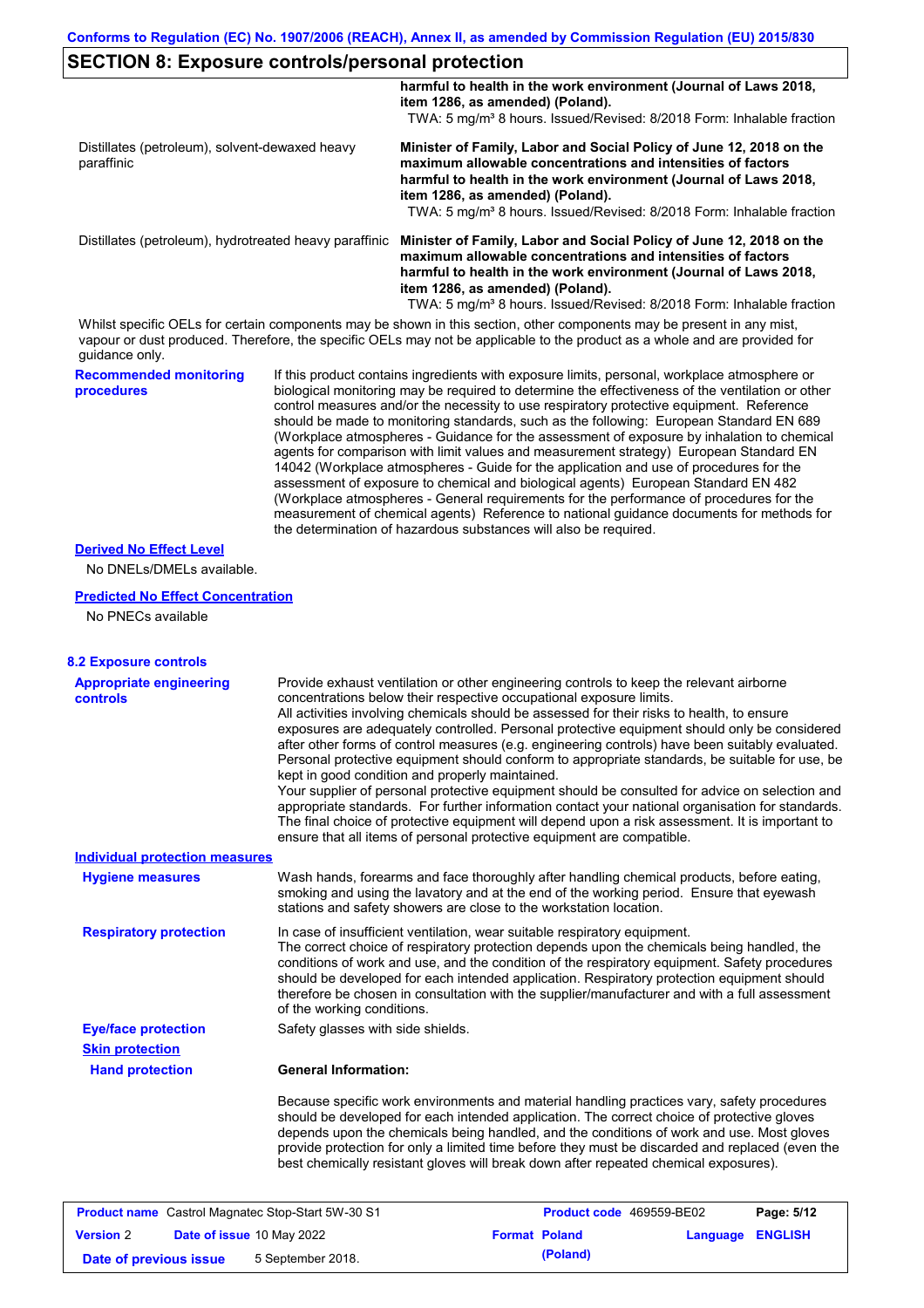# **SECTION 8: Exposure controls/personal protection**

Gloves should be chosen in consultation with the supplier / manufacturer and taking account of a full assessment of the working conditions.

Recommended: Nitrile gloves. **Breakthrough time:**

|                            | Breakthrough time data are generated by glove manufacturers under laboratory test conditions<br>and represent how long a glove can be expected to provide effective permeation resistance. It<br>is important when following breakthrough time recommendations that actual workplace<br>conditions are taken into account. Always consult with your glove supplier for up-to-date<br>technical information on breakthrough times for the recommended glove type.<br>Our recommendations on the selection of gloves are as follows:                                                                                                                               |
|----------------------------|------------------------------------------------------------------------------------------------------------------------------------------------------------------------------------------------------------------------------------------------------------------------------------------------------------------------------------------------------------------------------------------------------------------------------------------------------------------------------------------------------------------------------------------------------------------------------------------------------------------------------------------------------------------|
|                            | Continuous contact:                                                                                                                                                                                                                                                                                                                                                                                                                                                                                                                                                                                                                                              |
|                            | Gloves with a minimum breakthrough time of 240 minutes, or >480 minutes if suitable gloves<br>can be obtained.<br>If suitable gloves are not available to offer that level of protection, gloves with shorter<br>breakthrough times may be acceptable as long as appropriate glove maintenance and<br>replacement regimes are determined and adhered to.                                                                                                                                                                                                                                                                                                         |
|                            | Short-term / splash protection:                                                                                                                                                                                                                                                                                                                                                                                                                                                                                                                                                                                                                                  |
|                            | Recommended breakthrough times as above.<br>It is recognised that for short-term, transient exposures, gloves with shorter breakthrough times<br>may commonly be used. Therefore, appropriate maintenance and replacement regimes must<br>be determined and rigorously followed.                                                                                                                                                                                                                                                                                                                                                                                 |
|                            | <b>Glove Thickness:</b>                                                                                                                                                                                                                                                                                                                                                                                                                                                                                                                                                                                                                                          |
|                            | For general applications, we recommend gloves with a thickness typically greater than 0.35 mm.                                                                                                                                                                                                                                                                                                                                                                                                                                                                                                                                                                   |
|                            | It should be emphasised that glove thickness is not necessarily a good predictor of glove<br>resistance to a specific chemical, as the permeation efficiency of the glove will be dependent<br>on the exact composition of the glove material. Therefore, glove selection should also be based<br>on consideration of the task requirements and knowledge of breakthrough times.<br>Glove thickness may also vary depending on the glove manufacturer, the glove type and the<br>glove model. Therefore, the manufacturers' technical data should always be taken into account<br>to ensure selection of the most appropriate glove for the task.                |
|                            | Note: Depending on the activity being conducted, gloves of varying thickness may be required<br>for specific tasks. For example:                                                                                                                                                                                                                                                                                                                                                                                                                                                                                                                                 |
|                            | • Thinner gloves (down to 0.1 mm or less) may be required where a high degree of manual<br>dexterity is needed. However, these gloves are only likely to give short duration protection and<br>would normally be just for single use applications, then disposed of.                                                                                                                                                                                                                                                                                                                                                                                             |
|                            | • Thicker gloves (up to 3 mm or more) may be required where there is a mechanical (as well<br>as a chemical) risk i.e. where there is abrasion or puncture potential.                                                                                                                                                                                                                                                                                                                                                                                                                                                                                            |
| <b>Skin and body</b>       | Use of protective clothing is good industrial practice.<br>Personal protective equipment for the body should be selected based on the task being<br>performed and the risks involved and should be approved by a specialist before handling this<br>product.<br>Cotton or polyester/cotton overalls will only provide protection against light superficial<br>contamination that will not soak through to the skin. Overalls should be laundered on a regular<br>basis. When the risk of skin exposure is high (e.g. when cleaning up spillages or if there is a<br>risk of splashing) then chemical resistant aprons and/or impervious chemical suits and boots |
| <b>Refer to standards:</b> | will be required.<br>Respiratory protection: EN 529<br>Gloves: EN 420, EN 374<br>Eye protection: EN 166<br>Filtering half-mask: EN 149<br>Filtering half-mask with valve: EN 405<br>Half-mask: EN 140 plus filter<br>Full-face mask: EN 136 plus filter<br>Particulate filters: EN 143<br>Gas/combined filters: EN 14387                                                                                                                                                                                                                                                                                                                                         |

|                        | <b>Product name</b> Castrol Magnatec Stop-Start 5W-30 S1 | <b>Product code</b> 469559-BE02 |                  | Page: 6/12 |
|------------------------|----------------------------------------------------------|---------------------------------|------------------|------------|
| <b>Version 2</b>       | <b>Date of issue 10 May 2022</b>                         | <b>Format Poland</b>            | Language ENGLISH |            |
| Date of previous issue | 5 September 2018.                                        | (Poland)                        |                  |            |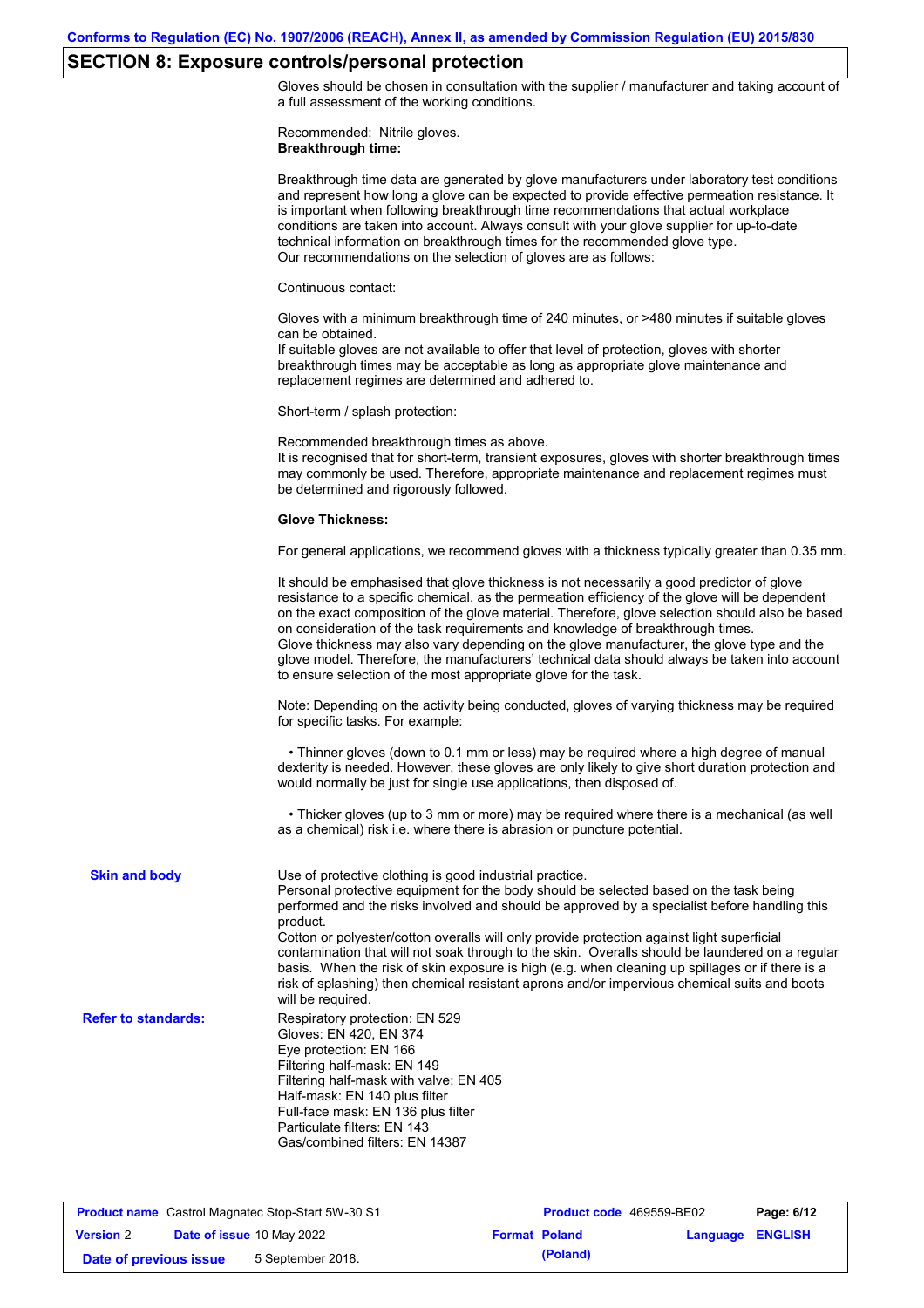## **SECTION 8: Exposure controls/personal protection**

**Environmental exposure controls**

**Version** 2

Emissions from ventilation or work process equipment should be checked to ensure they comply with the requirements of environmental protection legislation. In some cases, fume scrubbers, filters or engineering modifications to the process equipment will be necessary to reduce emissions to acceptable levels.

## **SECTION 9: Physical and chemical properties**

The conditions of measurement of all properties are at standard temperature and pressure unless otherwise indicated.

### **9.1 Information on basic physical and chemical properties**

| <b>Appearance</b>                                      |                                              |
|--------------------------------------------------------|----------------------------------------------|
| <b>Physical state</b>                                  | Liquid.                                      |
| <b>Colour</b>                                          | Amber. [Light]                               |
| <b>Odour</b>                                           | Not available.                               |
| <b>Odour threshold</b>                                 | Not available.                               |
| рH                                                     | Mot applicable.                              |
| <b>Melting point/freezing point</b>                    | Not available.                               |
| Initial boiling point and boiling<br>range             | Not available.                               |
|                                                        |                                              |
| <b>Pour point</b>                                      | -46 $^{\circ}$ C                             |
| <b>Flash point</b>                                     | Closed cup: 209°C (408.2°F) [Pensky-Martens] |
| <b>Evaporation rate</b>                                | Not available.                               |
| <b>Flammability (solid, gas)</b>                       | Not available.                               |
| <b>Upper/lower flammability or</b><br>explosive limits | Not available.                               |
| <b>Vapour pressure</b>                                 | Not available.                               |

|                                                   |                                                                                                                           |           |                 | Vapour Pressure at 20°C | Vapour pressure at 50°C |                                 |               |
|---------------------------------------------------|---------------------------------------------------------------------------------------------------------------------------|-----------|-----------------|-------------------------|-------------------------|---------------------------------|---------------|
|                                                   | <b>Ingredient name</b>                                                                                                    | mm Hg kPa |                 | <b>Method</b>           | mm<br>Hg                | kPa                             | <b>Method</b> |
|                                                   | Lubricating oils<br>(petroleum), C20-50,<br>hydrotreated neutral oil-<br>based                                            | < 0.08    | < 0.011         | <b>ASTM D 5191</b>      |                         |                                 |               |
|                                                   | Lubricating oils<br>(petroleum), C20-50,<br>hydrotreated neutral oil-<br>based                                            | < 0.08    | < 0.011         | <b>ASTM D 5191</b>      |                         |                                 |               |
|                                                   | bis(nonylphenyl)amine                                                                                                     | < 0.01    | < 0.0013        | EU A.4                  | $\Omega$                | 0                               | EU A.4        |
|                                                   | Distillates (petroleum),<br>solvent-dewaxed<br>heavy paraffinic                                                           | < 0.08    | < 0.011         | <b>ASTM D 5191</b>      |                         |                                 |               |
|                                                   | Distillates (petroleum),<br>hydrotreated heavy<br>paraffinic                                                              | <0.08     | < 0.011         | <b>ASTM D 5191</b>      |                         |                                 |               |
| <b>Vapour density</b>                             | Not available.                                                                                                            |           |                 |                         |                         |                                 |               |
| <b>Relative density</b>                           | Not available.                                                                                                            |           |                 |                         |                         |                                 |               |
| <b>Density</b>                                    | <1000 kg/m <sup>3</sup> (<1 g/cm <sup>3</sup> ) at 15°C                                                                   |           |                 |                         |                         |                                 |               |
| <b>Solubility(ies)</b>                            | insoluble in water.                                                                                                       |           |                 |                         |                         |                                 |               |
| <b>Partition coefficient: n-octanol/</b><br>water | Mot applicable.                                                                                                           |           |                 |                         |                         |                                 |               |
| <b>Auto-ignition temperature</b>                  | <b>Ingredient name</b>                                                                                                    |           | $\rm ^{\circ}C$ | °F                      |                         | <b>Method</b>                   |               |
|                                                   | bis(nonylphenyl)amine                                                                                                     |           | 440             | 824                     |                         | <b>EU A.15</b>                  |               |
| <b>Decomposition temperature</b>                  | Not available.                                                                                                            |           |                 |                         |                         |                                 |               |
| <b>Viscosity</b>                                  | Kinematic: 59.9 mm <sup>2</sup> /s (59.9 cSt) at $40^{\circ}$ C<br>Kinematic: 10.3 mm <sup>2</sup> /s (10.3 cSt) at 100°C |           |                 |                         |                         |                                 |               |
| <b>Explosive properties</b>                       | Not available.                                                                                                            |           |                 |                         |                         |                                 |               |
| <b>Oxidising properties</b>                       | Not available.                                                                                                            |           |                 |                         |                         |                                 |               |
| <b>Particle characteristics</b>                   |                                                                                                                           |           |                 |                         |                         |                                 |               |
| <b>Median particle size</b>                       | Mot applicable.                                                                                                           |           |                 |                         |                         |                                 |               |
| Product name Castrol Magnatec Stop-Start 5W-30 S1 |                                                                                                                           |           |                 |                         |                         | <b>Product code</b> 469559-BE02 | Page: 7/12    |

**Date of issue** 10 May 2022 **Format Poland Language ENGLISH**

**Date of previous issue** 5 September 2018. **Conservative September 2018**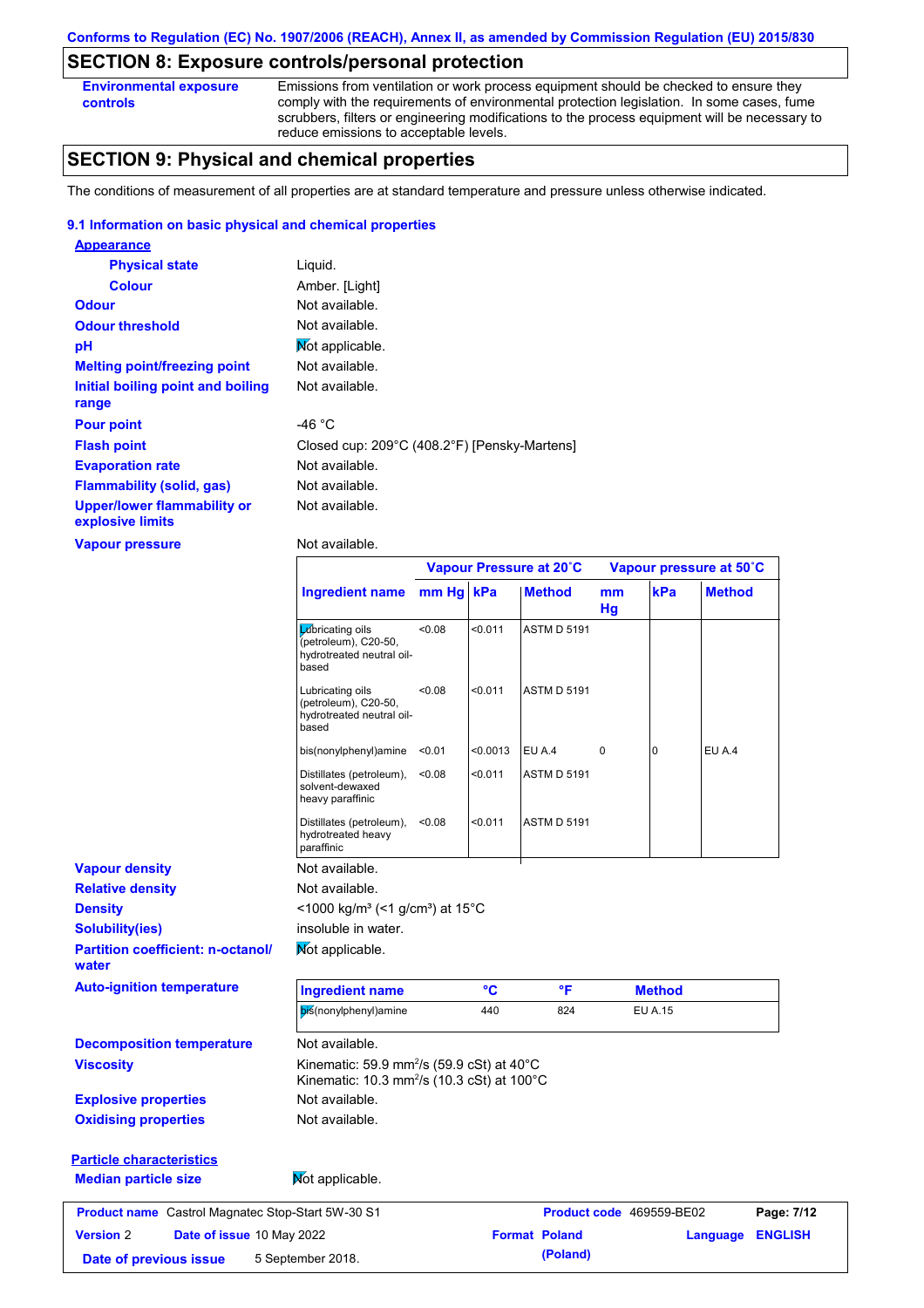# **SECTION 9: Physical and chemical properties**

**9.2 Other information**

No additional information.

| <b>SECTION 10: Stability and reactivity</b>       |                                                                                                                                                                         |  |  |  |
|---------------------------------------------------|-------------------------------------------------------------------------------------------------------------------------------------------------------------------------|--|--|--|
| <b>10.1 Reactivity</b>                            | No specific test data available for this product. Refer to Conditions to avoid and Incompatible<br>materials for additional information.                                |  |  |  |
| <b>10.2 Chemical stability</b>                    | The product is stable.                                                                                                                                                  |  |  |  |
| <b>10.3 Possibility of</b><br>hazardous reactions | Under normal conditions of storage and use, hazardous reactions will not occur.<br>Under normal conditions of storage and use, hazardous polymerisation will not occur. |  |  |  |
| <b>10.4 Conditions to avoid</b>                   | Avoid all possible sources of ignition (spark or flame).                                                                                                                |  |  |  |
| 10.5 Incompatible materials                       | Reactive or incompatible with the following materials: oxidising materials.                                                                                             |  |  |  |
| <b>10.6 Hazardous</b><br>decomposition products   | Under normal conditions of storage and use, hazardous decomposition products should not be<br>produced.                                                                 |  |  |  |

# **SECTION 11: Toxicological information**

## **11.1 Information on toxicological effects**

## **Acute toxicity estimates**

| <b>Product/ingredient name</b>                                                             |                                                                                                                                                                                                                                                                                                                                                                                                                 | Oral (mg/<br>kg)                                                                                                           | <b>Dermal</b><br>(mg/kg) | <b>Inhalation</b><br>(gases)<br>(ppm) | <b>Inhalation</b><br>(vapours)<br>(mg/l) | <b>Inhalation</b><br>(dusts<br>and mists)<br>(mg/l) |                |
|--------------------------------------------------------------------------------------------|-----------------------------------------------------------------------------------------------------------------------------------------------------------------------------------------------------------------------------------------------------------------------------------------------------------------------------------------------------------------------------------------------------------------|----------------------------------------------------------------------------------------------------------------------------|--------------------------|---------------------------------------|------------------------------------------|-----------------------------------------------------|----------------|
| Long chain alkyl phenol                                                                    |                                                                                                                                                                                                                                                                                                                                                                                                                 | 2500                                                                                                                       | N/A                      | N/A                                   | N/A                                      | N/A                                                 |                |
| <b>Information on likely</b><br>routes of exposure                                         | Routes of entry anticipated: Dermal, Inhalation.                                                                                                                                                                                                                                                                                                                                                                |                                                                                                                            |                          |                                       |                                          |                                                     |                |
| <b>Potential acute health effects</b>                                                      |                                                                                                                                                                                                                                                                                                                                                                                                                 |                                                                                                                            |                          |                                       |                                          |                                                     |                |
| <b>Inhalation</b>                                                                          |                                                                                                                                                                                                                                                                                                                                                                                                                 | <b>Exposure to decomposition products may cause a health hazard.</b> Serious effects may be<br>delayed following exposure. |                          |                                       |                                          |                                                     |                |
| <b>Ingestion</b>                                                                           | No known significant effects or critical hazards.                                                                                                                                                                                                                                                                                                                                                               |                                                                                                                            |                          |                                       |                                          |                                                     |                |
| <b>Skin contact</b>                                                                        | Defatting to the skin. May cause skin dryness and irritation.                                                                                                                                                                                                                                                                                                                                                   |                                                                                                                            |                          |                                       |                                          |                                                     |                |
| <b>Eye contact</b>                                                                         | No known significant effects or critical hazards.                                                                                                                                                                                                                                                                                                                                                               |                                                                                                                            |                          |                                       |                                          |                                                     |                |
| Symptoms related to the physical, chemical and toxicological characteristics               |                                                                                                                                                                                                                                                                                                                                                                                                                 |                                                                                                                            |                          |                                       |                                          |                                                     |                |
| <b>Inhalation</b>                                                                          | No specific data.                                                                                                                                                                                                                                                                                                                                                                                               |                                                                                                                            |                          |                                       |                                          |                                                     |                |
| <b>Ingestion</b>                                                                           | No specific data.                                                                                                                                                                                                                                                                                                                                                                                               |                                                                                                                            |                          |                                       |                                          |                                                     |                |
| <b>Skin contact</b>                                                                        | Adverse symptoms may include the following:<br>irritation<br>dryness<br>cracking                                                                                                                                                                                                                                                                                                                                |                                                                                                                            |                          |                                       |                                          |                                                     |                |
| <b>Eye contact</b>                                                                         | No specific data.                                                                                                                                                                                                                                                                                                                                                                                               |                                                                                                                            |                          |                                       |                                          |                                                     |                |
| Delayed and immediate effects as well as chronic effects from short and long-term exposure |                                                                                                                                                                                                                                                                                                                                                                                                                 |                                                                                                                            |                          |                                       |                                          |                                                     |                |
| <b>Inhalation</b>                                                                          | Overexposure to the inhalation of airborne droplets or aerosols may cause irritation of the<br>respiratory tract.                                                                                                                                                                                                                                                                                               |                                                                                                                            |                          |                                       |                                          |                                                     |                |
| <b>Ingestion</b>                                                                           | Ingestion of large quantities may cause nausea and diarrhoea.                                                                                                                                                                                                                                                                                                                                                   |                                                                                                                            |                          |                                       |                                          |                                                     |                |
| <b>Skin contact</b>                                                                        | Prolonged or repeated contact can defat the skin and lead to irritation and/or dermatitis.                                                                                                                                                                                                                                                                                                                      |                                                                                                                            |                          |                                       |                                          |                                                     |                |
| <b>Eye contact</b>                                                                         | Potential risk of transient stinging or redness if accidental eye contact occurs.                                                                                                                                                                                                                                                                                                                               |                                                                                                                            |                          |                                       |                                          |                                                     |                |
| <b>Potential chronic health effects</b>                                                    |                                                                                                                                                                                                                                                                                                                                                                                                                 |                                                                                                                            |                          |                                       |                                          |                                                     |                |
| <b>General</b>                                                                             | <b>USED ENGINE OILS</b><br>Combustion products resulting from the operation of internal combustion engines contaminate<br>engine oils during use. Used engine oil may contain hazardous components which have the<br>potential to cause skin cancer. Frequent or prolonged contact with all types and makes of used<br>engine oil must therefore be avoided and a high standard of personal hygiene maintained. |                                                                                                                            |                          |                                       |                                          |                                                     |                |
| <b>Carcinogenicity</b>                                                                     | No known significant effects or critical hazards.                                                                                                                                                                                                                                                                                                                                                               |                                                                                                                            |                          |                                       |                                          |                                                     |                |
| <b>Mutagenicity</b>                                                                        | No known significant effects or critical hazards.                                                                                                                                                                                                                                                                                                                                                               |                                                                                                                            |                          |                                       |                                          |                                                     |                |
| <b>Developmental effects</b>                                                               | No known significant effects or critical hazards.                                                                                                                                                                                                                                                                                                                                                               |                                                                                                                            |                          |                                       |                                          |                                                     |                |
| <b>Fertility effects</b>                                                                   | No known significant effects or critical hazards.                                                                                                                                                                                                                                                                                                                                                               |                                                                                                                            |                          |                                       |                                          |                                                     |                |
| <b>Product name</b> Castrol Magnatec Stop-Start 5W-30 S1                                   |                                                                                                                                                                                                                                                                                                                                                                                                                 |                                                                                                                            |                          | <b>Product code</b> 469559-BE02       |                                          |                                                     | Page: 8/12     |
| <b>Version 2</b><br>Date of issue 10 May 2022                                              |                                                                                                                                                                                                                                                                                                                                                                                                                 |                                                                                                                            | <b>Format Poland</b>     |                                       |                                          | Language                                            | <b>ENGLISH</b> |
| Date of previous issue                                                                     | 5 September 2018.                                                                                                                                                                                                                                                                                                                                                                                               |                                                                                                                            |                          | (Poland)                              |                                          |                                                     |                |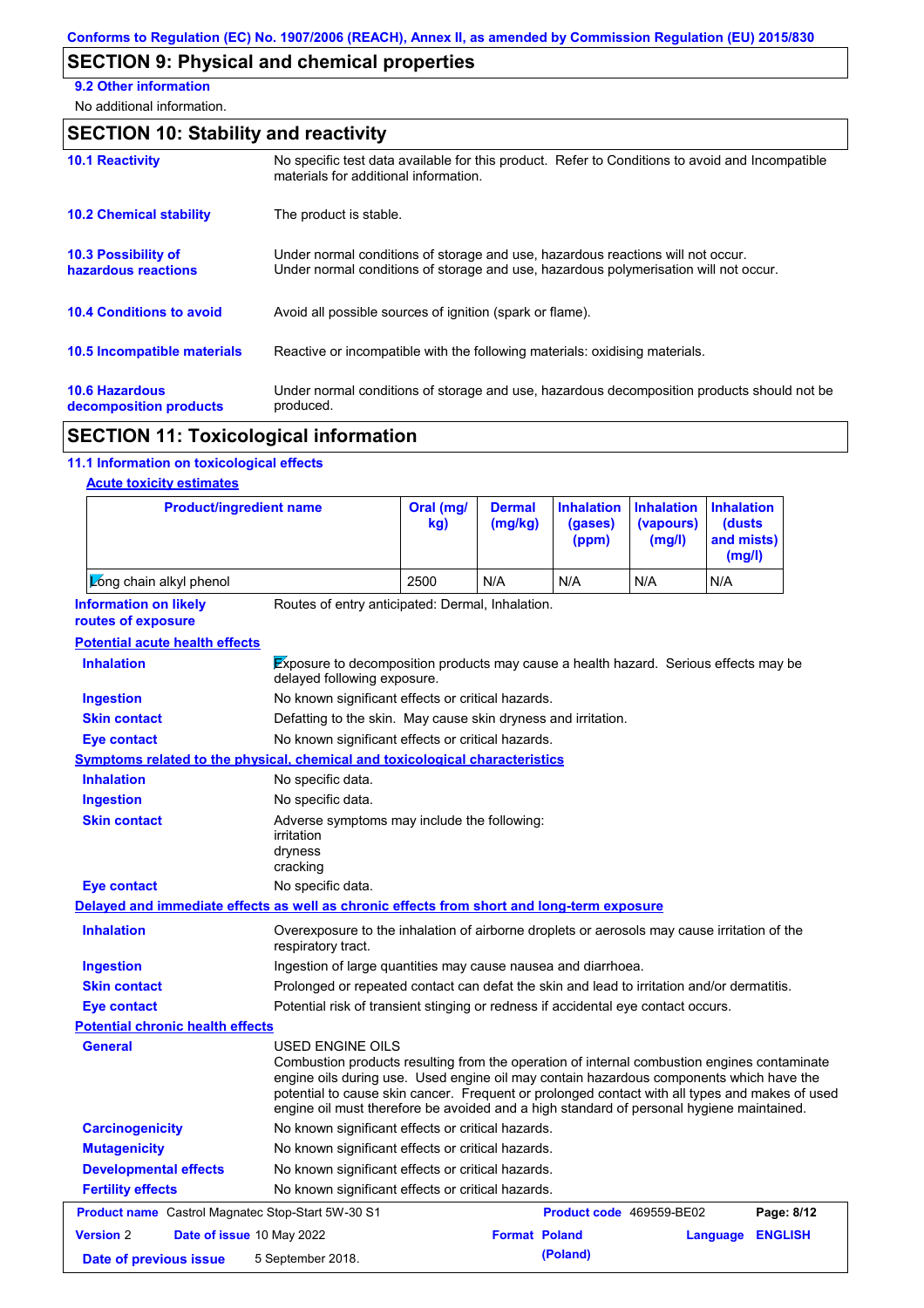## **SECTION 12: Ecological information**

## **12.1 Toxicity**

**Environmental hazards** Not classified as dangerous

#### **12.2 Persistence and degradability**

Expected to be biodegradable.

### **12.3 Bioaccumulative potential**

This product is not expected to bioaccumulate through food chains in the environment.

| <b>12.4 Mobility in soil</b>                                  |                                                                      |
|---------------------------------------------------------------|----------------------------------------------------------------------|
| <b>Soil/water partition</b><br>coefficient (K <sub>oc</sub> ) | Not available.                                                       |
| <b>Mobility</b>                                               | Spillages may penetrate the soil causing ground water contamination. |

## **12.5 Results of PBT and vPvB assessment**

Product does not meet the criteria for PBT or vPvB according to Regulation (EC) No. 1907/2006, Annex XIII.

### **12.6 Other adverse effects**

| <b>Other ecological information</b> | Spills may form a film on water surfaces causing physical damage to organisms. Oxygen |
|-------------------------------------|---------------------------------------------------------------------------------------|
|                                     | transfer could also be impaired.                                                      |

## **SECTION 13: Disposal considerations**

### **13.1 Waste treatment methods**

### **Product**

**Methods of disposal**

Where possible, arrange for product to be recycled. Dispose of via an authorised person/ licensed waste disposal contractor in accordance with local regulations.

## **Hazardous waste** Yes.

### **European waste catalogue (EWC)**

| Waste code | <b>Waste designation</b>                                         |
|------------|------------------------------------------------------------------|
| $130205*$  | Imineral-based non-chlorinated engine, gear and lubricating oils |

However, deviation from the intended use and/or the presence of any potential contaminants may require an alternative waste disposal code to be assigned by the end user.

### **Packaging**

| <b>Methods of disposal</b> | Where possible, arrange for product to be recycled. Dispose of via an authorised person/<br>licensed waste disposal contractor in accordance with local regulations.                                                                    |
|----------------------------|-----------------------------------------------------------------------------------------------------------------------------------------------------------------------------------------------------------------------------------------|
| <b>Special precautions</b> | This material and its container must be disposed of in a safe way. Empty containers or liners<br>may retain some product residues. Avoid dispersal of spilt material and runoff and contact with<br>soil, waterways, drains and sewers. |
| <b>References</b>          | Commission 2014/955/EU<br>Directive 2008/98/EC                                                                                                                                                                                          |

## **SECTION 14: Transport information**

|                                            | <b>ADR/RID</b>                                    | <b>ADN</b>           | <b>IMDG</b>              | <b>IATA</b>                       |
|--------------------------------------------|---------------------------------------------------|----------------------|--------------------------|-----------------------------------|
| 14.1 UN number                             | Not regulated.                                    | Not regulated.       | Not regulated.           | Not regulated.                    |
| 14.2 UN proper<br>shipping name            |                                                   | -                    |                          |                                   |
| <b>14.3 Transport</b><br>hazard class(es)  |                                                   | -                    |                          |                                   |
| <b>14.4 Packing</b><br>group               |                                                   |                      |                          |                                   |
| 14.5<br><b>Environmental</b><br>hazards    | No.                                               | No.                  | No.                      | No.                               |
|                                            | Product name Castrol Magnatec Stop-Start 5W-30 S1 |                      | Product code 469559-BE02 | Page: 9/12                        |
| <b>Version 2</b><br>Date of previous issue | Date of issue 10 May 2022<br>5 September 2018.    | <b>Format Poland</b> | (Poland)                 | <b>ENGLISH</b><br><b>Language</b> |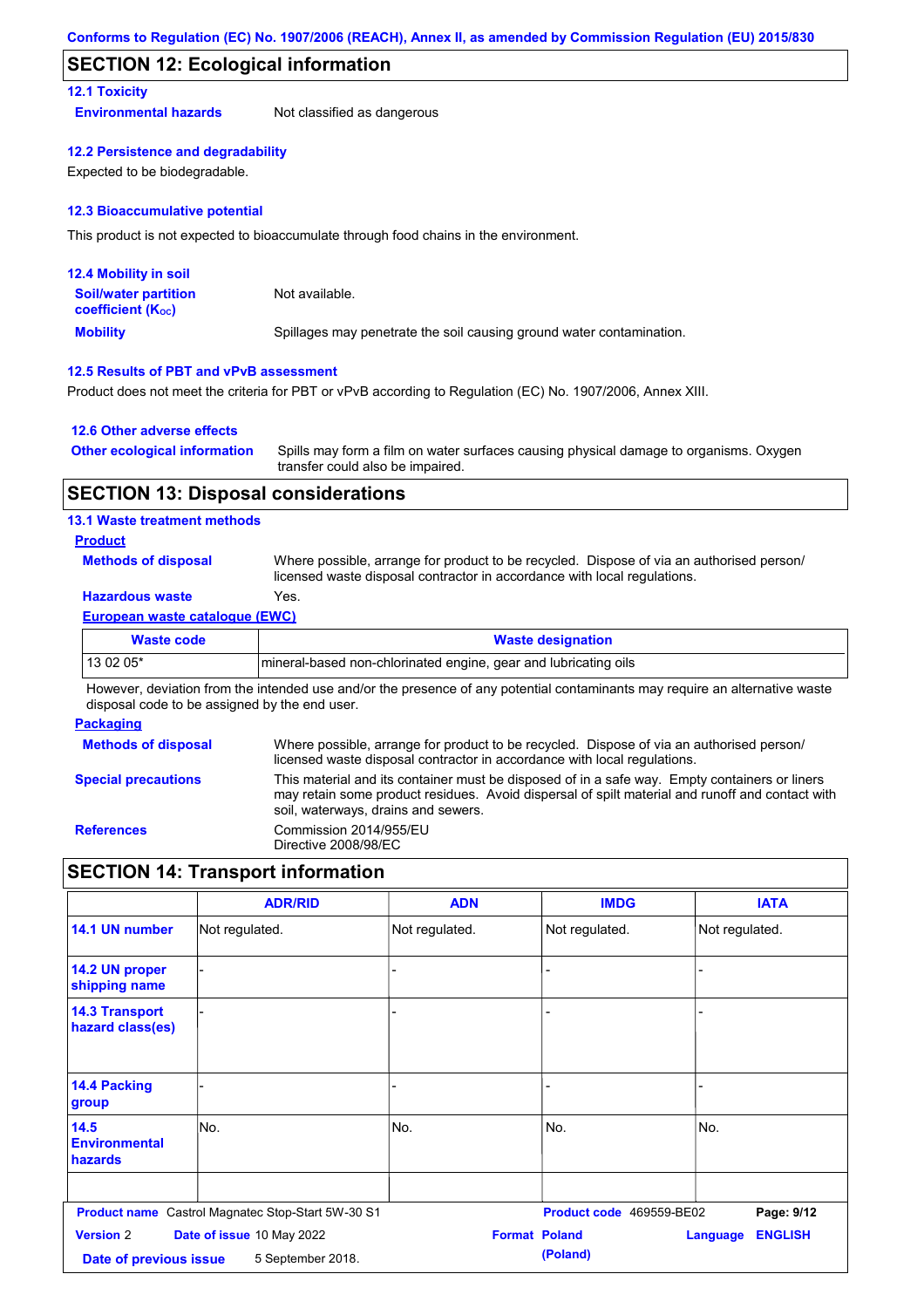| Conforms to Regulation (EC) No. 1907/2006 (REACH), Annex II, as amended by Commission Regulation (EU) 2015/830 |                                        |                                                                                                                                                                                                                                                                                                                                                               |                 |                |
|----------------------------------------------------------------------------------------------------------------|----------------------------------------|---------------------------------------------------------------------------------------------------------------------------------------------------------------------------------------------------------------------------------------------------------------------------------------------------------------------------------------------------------------|-----------------|----------------|
| <b>SECTION 14: Transport information</b>                                                                       |                                        |                                                                                                                                                                                                                                                                                                                                                               |                 |                |
| <b>Additional</b>                                                                                              |                                        |                                                                                                                                                                                                                                                                                                                                                               |                 |                |
| <b>information</b>                                                                                             |                                        |                                                                                                                                                                                                                                                                                                                                                               |                 |                |
| <b>14.6 Special precautions for</b><br>user                                                                    | Not available.                         |                                                                                                                                                                                                                                                                                                                                                               |                 |                |
| <b>14.7 Transport in bulk</b><br>according to IMO<br><b>instruments</b>                                        | Not available.                         |                                                                                                                                                                                                                                                                                                                                                               |                 |                |
| <b>SECTION 15: Regulatory information</b>                                                                      |                                        |                                                                                                                                                                                                                                                                                                                                                               |                 |                |
| 15.1 Safety, health and environmental regulations/legislation specific for the substance or mixture            |                                        |                                                                                                                                                                                                                                                                                                                                                               |                 |                |
| EU Regulation (EC) No. 1907/2006 (REACH)                                                                       |                                        |                                                                                                                                                                                                                                                                                                                                                               |                 |                |
| <b>Annex XIV - List of substances subject to authorisation</b>                                                 |                                        |                                                                                                                                                                                                                                                                                                                                                               |                 |                |
| <b>Annex XIV</b>                                                                                               |                                        |                                                                                                                                                                                                                                                                                                                                                               |                 |                |
| None of the components are listed.                                                                             |                                        |                                                                                                                                                                                                                                                                                                                                                               |                 |                |
| <b>Substances of very high concern</b>                                                                         |                                        |                                                                                                                                                                                                                                                                                                                                                               |                 |                |
| None of the components are listed.                                                                             |                                        |                                                                                                                                                                                                                                                                                                                                                               |                 |                |
| <b>EU Regulation (EC) No. 1907/2006 (REACH)</b>                                                                |                                        |                                                                                                                                                                                                                                                                                                                                                               |                 |                |
| <b>Annex XVII - Restrictions</b><br>on the manufacture,                                                        | Not applicable.                        |                                                                                                                                                                                                                                                                                                                                                               |                 |                |
| placing on the market                                                                                          |                                        |                                                                                                                                                                                                                                                                                                                                                               |                 |                |
| and use of certain                                                                                             |                                        |                                                                                                                                                                                                                                                                                                                                                               |                 |                |
| dangerous substances,<br>mixtures and articles                                                                 |                                        |                                                                                                                                                                                                                                                                                                                                                               |                 |                |
| <b>Other regulations</b>                                                                                       |                                        |                                                                                                                                                                                                                                                                                                                                                               |                 |                |
| <b>REACH Status</b>                                                                                            |                                        | The company, as identified in Section 1, sells this product in the EU in compliance with the                                                                                                                                                                                                                                                                  |                 |                |
|                                                                                                                | current requirements of REACH.         |                                                                                                                                                                                                                                                                                                                                                               |                 |                |
| <b>United States inventory</b><br>(TSCA 8b)                                                                    | All components are active or exempted. |                                                                                                                                                                                                                                                                                                                                                               |                 |                |
| <b>Australia inventory (AIIC)</b>                                                                              | All components are listed or exempted. |                                                                                                                                                                                                                                                                                                                                                               |                 |                |
| <b>Canada inventory</b>                                                                                        | All components are listed or exempted. |                                                                                                                                                                                                                                                                                                                                                               |                 |                |
| <b>China inventory (IECSC)</b>                                                                                 | All components are listed or exempted. |                                                                                                                                                                                                                                                                                                                                                               |                 |                |
| <b>Japan inventory (CSCL)</b>                                                                                  | All components are listed or exempted. |                                                                                                                                                                                                                                                                                                                                                               |                 |                |
| <b>Korea inventory (KECI)</b>                                                                                  | All components are listed or exempted. |                                                                                                                                                                                                                                                                                                                                                               |                 |                |
| <b>Philippines inventory</b><br>(PICCS)                                                                        | At least one component is not listed.  |                                                                                                                                                                                                                                                                                                                                                               |                 |                |
| <b>Taiwan Chemical</b><br><b>Substances Inventory</b><br>(TCSI)                                                | All components are listed or exempted. |                                                                                                                                                                                                                                                                                                                                                               |                 |                |
| Ozone depleting substances (1005/2009/EU)                                                                      |                                        |                                                                                                                                                                                                                                                                                                                                                               |                 |                |
| Not listed.                                                                                                    |                                        |                                                                                                                                                                                                                                                                                                                                                               |                 |                |
| Prior Informed Consent (PIC) (649/2012/EU)                                                                     |                                        |                                                                                                                                                                                                                                                                                                                                                               |                 |                |
| Not listed.                                                                                                    |                                        |                                                                                                                                                                                                                                                                                                                                                               |                 |                |
| <b>Persistent Organic Pollutants</b><br>Not listed.                                                            |                                        |                                                                                                                                                                                                                                                                                                                                                               |                 |                |
| <b>EU - Water framework directive - Priority substances</b><br>Mone of the components are listed.              |                                        |                                                                                                                                                                                                                                                                                                                                                               |                 |                |
| <b>Seveso Directive</b>                                                                                        |                                        |                                                                                                                                                                                                                                                                                                                                                               |                 |                |
| This product is not controlled under the Seveso Directive.                                                     |                                        |                                                                                                                                                                                                                                                                                                                                                               |                 |                |
|                                                                                                                |                                        |                                                                                                                                                                                                                                                                                                                                                               |                 |                |
| <b>References</b>                                                                                              |                                        | Regulation (EC) No 1907/2006 of the European Parliament and of the Council of 18 December<br>2006. concerning the Registration, Evaluation, Authorisation and Restriction of Chemicals<br>(REACH), establishing a European Chemicals Agency (OJ. EU L 396 of 30 December 2006.<br>and correcting Acts. Office. EU L 136 of 29 May 2007. with later. amended). |                 |                |
|                                                                                                                |                                        | Commission Regulation (EU) No 453/2010 of 20 May 2010. amending Regulation (EC) No<br>1907/2006 of the Parliament and of the Council concerning the Registration, Evaluation,<br>Authorisation and Restriction of Chemicals (REACH)                                                                                                                           |                 |                |
| <b>Product name</b> Castrol Magnatec Stop-Start 5W-30 S1                                                       |                                        | Product code 469559-BE02                                                                                                                                                                                                                                                                                                                                      |                 | Page: 10/12    |
| <b>Version 2</b>                                                                                               | Date of issue 10 May 2022              | <b>Format Poland</b>                                                                                                                                                                                                                                                                                                                                          | <b>Language</b> | <b>ENGLISH</b> |
| Date of previous issue                                                                                         | 5 September 2018.                      | (Poland)                                                                                                                                                                                                                                                                                                                                                      |                 |                |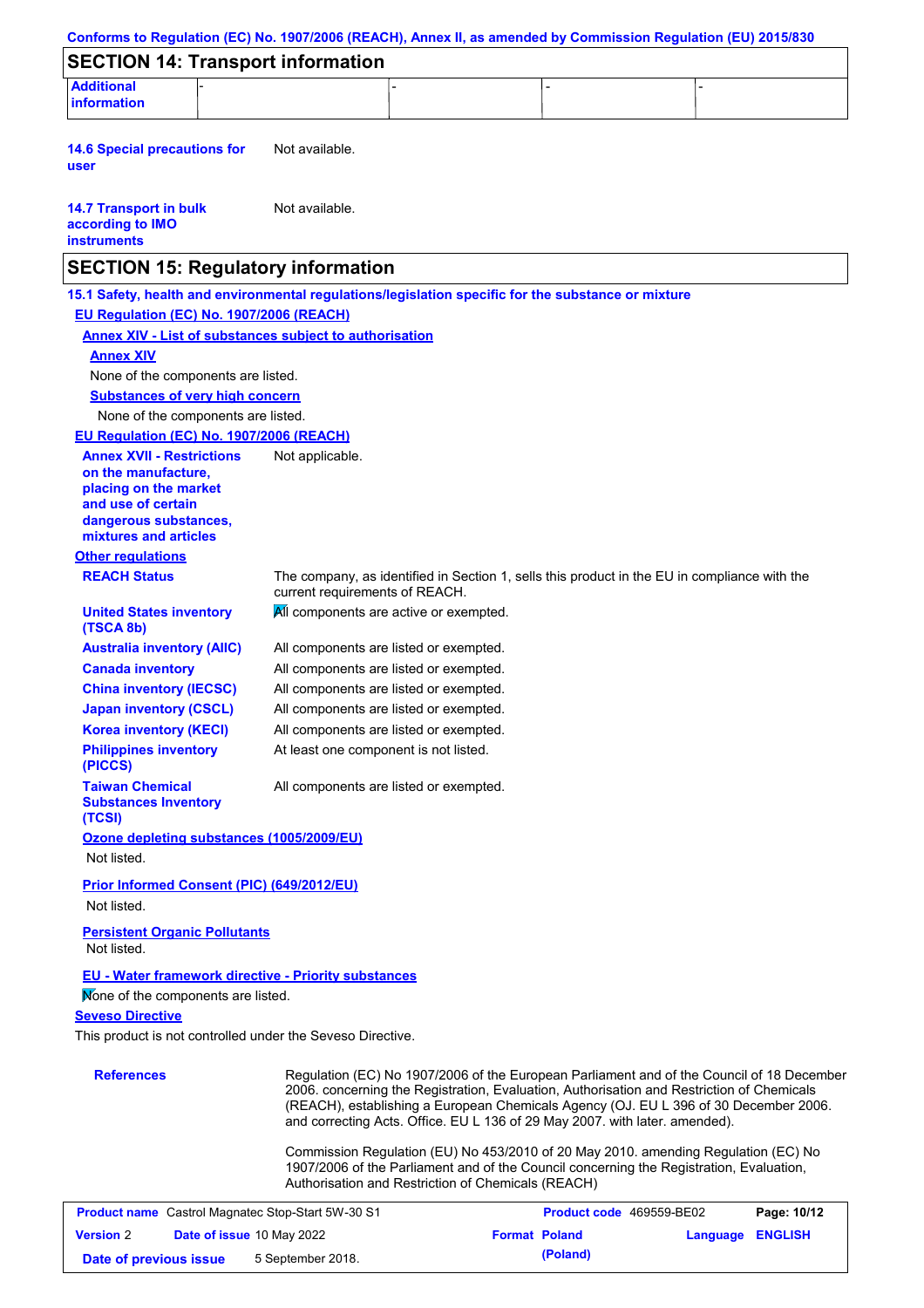## **SECTION 15: Regulatory information**

Act of 25 February 2011. chemical substances and mixtures (OJ U.11.63.322)

Regulation of the Minister of Health of 10 August 2012 on the criteria and classification of chemical substances and their mixtures (Journal of Laws 2012, item 1018)

**15.2 Chemical safety assessment**

A Chemical Safety Assessment has been carried out for one or more of the substances within this mixture. A Chemical Safety Assessment has not been carried out for the mixture itself.

## **SECTION 16: Other information**

| Inland Waterway<br>ADR = The European Agreement concerning the International Carriage of Dangerous Goods by<br>Road<br>ATE = Acute Toxicity Estimate<br><b>BCF</b> = Bioconcentration Factor<br>CAS = Chemical Abstracts Service<br>CLP = Classification, Labelling and Packaging Regulation [Regulation (EC) No. 1272/2008]<br>CSA = Chemical Safety Assessment<br>CSR = Chemical Safety Report<br>DMEL = Derived Minimal Effect Level<br>DNEL = Derived No Effect Level<br>EINECS = European Inventory of Existing Commercial chemical Substances<br>ES = Exposure Scenario<br>EUH statement = CLP-specific Hazard statement<br>EWC = European Waste Catalogue<br>GHS = Globally Harmonized System of Classification and Labelling of Chemicals<br>IATA = International Air Transport Association<br>IBC = Intermediate Bulk Container<br><b>IMDG</b> = International Maritime Dangerous Goods<br>LogPow = logarithm of the octanol/water partition coefficient<br>MARPOL = International Convention for the Prevention of Pollution From Ships, 1973 as<br>modified by the Protocol of 1978. ("Marpol" = marine pollution)<br>OECD = Organisation for Economic Co-operation and Development<br>PBT = Persistent, Bioaccumulative and Toxic<br><b>PNEC = Predicted No Effect Concentration</b><br>REACH = Registration, Evaluation, Authorisation and Restriction of Chemicals Regulation<br>[Regulation (EC) No. 1907/2006]<br>RID = The Regulations concerning the International Carriage of Dangerous Goods by Rail<br>RRN = REACH Registration Number<br>SADT = Self-Accelerating Decomposition Temperature<br>SVHC = Substances of Very High Concern<br>STOT-RE = Specific Target Organ Toxicity - Repeated Exposure<br>STOT-SE = Specific Target Organ Toxicity - Single Exposure<br>$TWA = Time$ weighted average<br>$UN = United Nations$<br>UVCB = Complex hydrocarbon substance<br>VOC = Volatile Organic Compound<br>vPvB = Very Persistent and Very Bioaccumulative<br>Varies = may contain one or more of the following $64741-88-4$ / RRN 01-2119488706-23,<br>64741-89-5 / RRN 01-2119487067-30, 64741-95-3 / RRN 01-2119487081-40, 64741-96-4/ RRN<br>01-2119483621-38, 64742-01-4 / RRN 01-2119488707-21, 64742-44-5 / RRN<br>01-2119985177-24, 64742-45-6, 64742-52-5 / RRN 01-2119467170-45, 64742-53-6 / RRN<br>01-2119480375-34, 64742-54-7 / RRN 01-2119484627-25, 64742-55-8 / RRN<br>01-2119487077-29, 64742-56-9 / RRN 01-2119480132-48, 64742-57-0 / RRN<br>01-2119489287-22, 64742-58-1, 64742-62-7 / RRN 01-2119480472-38, 64742-63-8,<br>64742-65-0 / RRN 01-2119471299-27, 64742-70-7 / RRN 01-2119487080-42, 72623-85-9 /<br>RRN 01-2119555262-43, 72623-86-0 / RRN 01-2119474878-16, 72623-87-1 / RRN<br>01-2119474889-13 | <b>Abbreviations and acronyms</b> | ADN = European Provisions concerning the International Carriage of Dangerous Goods by |
|-------------------------------------------------------------------------------------------------------------------------------------------------------------------------------------------------------------------------------------------------------------------------------------------------------------------------------------------------------------------------------------------------------------------------------------------------------------------------------------------------------------------------------------------------------------------------------------------------------------------------------------------------------------------------------------------------------------------------------------------------------------------------------------------------------------------------------------------------------------------------------------------------------------------------------------------------------------------------------------------------------------------------------------------------------------------------------------------------------------------------------------------------------------------------------------------------------------------------------------------------------------------------------------------------------------------------------------------------------------------------------------------------------------------------------------------------------------------------------------------------------------------------------------------------------------------------------------------------------------------------------------------------------------------------------------------------------------------------------------------------------------------------------------------------------------------------------------------------------------------------------------------------------------------------------------------------------------------------------------------------------------------------------------------------------------------------------------------------------------------------------------------------------------------------------------------------------------------------------------------------------------------------------------------------------------------------------------------------------------------------------------------------------------------------------------------------------------------------------------------------------------------------------------------------------------------------------------------------------------------------------------------------------------------------------------------------------------------------------------------------------------|-----------------------------------|---------------------------------------------------------------------------------------|
|                                                                                                                                                                                                                                                                                                                                                                                                                                                                                                                                                                                                                                                                                                                                                                                                                                                                                                                                                                                                                                                                                                                                                                                                                                                                                                                                                                                                                                                                                                                                                                                                                                                                                                                                                                                                                                                                                                                                                                                                                                                                                                                                                                                                                                                                                                                                                                                                                                                                                                                                                                                                                                                                                                                                                             |                                   |                                                                                       |
|                                                                                                                                                                                                                                                                                                                                                                                                                                                                                                                                                                                                                                                                                                                                                                                                                                                                                                                                                                                                                                                                                                                                                                                                                                                                                                                                                                                                                                                                                                                                                                                                                                                                                                                                                                                                                                                                                                                                                                                                                                                                                                                                                                                                                                                                                                                                                                                                                                                                                                                                                                                                                                                                                                                                                             |                                   |                                                                                       |
|                                                                                                                                                                                                                                                                                                                                                                                                                                                                                                                                                                                                                                                                                                                                                                                                                                                                                                                                                                                                                                                                                                                                                                                                                                                                                                                                                                                                                                                                                                                                                                                                                                                                                                                                                                                                                                                                                                                                                                                                                                                                                                                                                                                                                                                                                                                                                                                                                                                                                                                                                                                                                                                                                                                                                             |                                   |                                                                                       |
|                                                                                                                                                                                                                                                                                                                                                                                                                                                                                                                                                                                                                                                                                                                                                                                                                                                                                                                                                                                                                                                                                                                                                                                                                                                                                                                                                                                                                                                                                                                                                                                                                                                                                                                                                                                                                                                                                                                                                                                                                                                                                                                                                                                                                                                                                                                                                                                                                                                                                                                                                                                                                                                                                                                                                             |                                   |                                                                                       |
|                                                                                                                                                                                                                                                                                                                                                                                                                                                                                                                                                                                                                                                                                                                                                                                                                                                                                                                                                                                                                                                                                                                                                                                                                                                                                                                                                                                                                                                                                                                                                                                                                                                                                                                                                                                                                                                                                                                                                                                                                                                                                                                                                                                                                                                                                                                                                                                                                                                                                                                                                                                                                                                                                                                                                             |                                   |                                                                                       |
|                                                                                                                                                                                                                                                                                                                                                                                                                                                                                                                                                                                                                                                                                                                                                                                                                                                                                                                                                                                                                                                                                                                                                                                                                                                                                                                                                                                                                                                                                                                                                                                                                                                                                                                                                                                                                                                                                                                                                                                                                                                                                                                                                                                                                                                                                                                                                                                                                                                                                                                                                                                                                                                                                                                                                             |                                   |                                                                                       |
|                                                                                                                                                                                                                                                                                                                                                                                                                                                                                                                                                                                                                                                                                                                                                                                                                                                                                                                                                                                                                                                                                                                                                                                                                                                                                                                                                                                                                                                                                                                                                                                                                                                                                                                                                                                                                                                                                                                                                                                                                                                                                                                                                                                                                                                                                                                                                                                                                                                                                                                                                                                                                                                                                                                                                             |                                   |                                                                                       |
|                                                                                                                                                                                                                                                                                                                                                                                                                                                                                                                                                                                                                                                                                                                                                                                                                                                                                                                                                                                                                                                                                                                                                                                                                                                                                                                                                                                                                                                                                                                                                                                                                                                                                                                                                                                                                                                                                                                                                                                                                                                                                                                                                                                                                                                                                                                                                                                                                                                                                                                                                                                                                                                                                                                                                             |                                   |                                                                                       |
|                                                                                                                                                                                                                                                                                                                                                                                                                                                                                                                                                                                                                                                                                                                                                                                                                                                                                                                                                                                                                                                                                                                                                                                                                                                                                                                                                                                                                                                                                                                                                                                                                                                                                                                                                                                                                                                                                                                                                                                                                                                                                                                                                                                                                                                                                                                                                                                                                                                                                                                                                                                                                                                                                                                                                             |                                   |                                                                                       |
|                                                                                                                                                                                                                                                                                                                                                                                                                                                                                                                                                                                                                                                                                                                                                                                                                                                                                                                                                                                                                                                                                                                                                                                                                                                                                                                                                                                                                                                                                                                                                                                                                                                                                                                                                                                                                                                                                                                                                                                                                                                                                                                                                                                                                                                                                                                                                                                                                                                                                                                                                                                                                                                                                                                                                             |                                   |                                                                                       |
|                                                                                                                                                                                                                                                                                                                                                                                                                                                                                                                                                                                                                                                                                                                                                                                                                                                                                                                                                                                                                                                                                                                                                                                                                                                                                                                                                                                                                                                                                                                                                                                                                                                                                                                                                                                                                                                                                                                                                                                                                                                                                                                                                                                                                                                                                                                                                                                                                                                                                                                                                                                                                                                                                                                                                             |                                   |                                                                                       |
|                                                                                                                                                                                                                                                                                                                                                                                                                                                                                                                                                                                                                                                                                                                                                                                                                                                                                                                                                                                                                                                                                                                                                                                                                                                                                                                                                                                                                                                                                                                                                                                                                                                                                                                                                                                                                                                                                                                                                                                                                                                                                                                                                                                                                                                                                                                                                                                                                                                                                                                                                                                                                                                                                                                                                             |                                   |                                                                                       |
|                                                                                                                                                                                                                                                                                                                                                                                                                                                                                                                                                                                                                                                                                                                                                                                                                                                                                                                                                                                                                                                                                                                                                                                                                                                                                                                                                                                                                                                                                                                                                                                                                                                                                                                                                                                                                                                                                                                                                                                                                                                                                                                                                                                                                                                                                                                                                                                                                                                                                                                                                                                                                                                                                                                                                             |                                   |                                                                                       |
|                                                                                                                                                                                                                                                                                                                                                                                                                                                                                                                                                                                                                                                                                                                                                                                                                                                                                                                                                                                                                                                                                                                                                                                                                                                                                                                                                                                                                                                                                                                                                                                                                                                                                                                                                                                                                                                                                                                                                                                                                                                                                                                                                                                                                                                                                                                                                                                                                                                                                                                                                                                                                                                                                                                                                             |                                   |                                                                                       |
|                                                                                                                                                                                                                                                                                                                                                                                                                                                                                                                                                                                                                                                                                                                                                                                                                                                                                                                                                                                                                                                                                                                                                                                                                                                                                                                                                                                                                                                                                                                                                                                                                                                                                                                                                                                                                                                                                                                                                                                                                                                                                                                                                                                                                                                                                                                                                                                                                                                                                                                                                                                                                                                                                                                                                             |                                   |                                                                                       |
|                                                                                                                                                                                                                                                                                                                                                                                                                                                                                                                                                                                                                                                                                                                                                                                                                                                                                                                                                                                                                                                                                                                                                                                                                                                                                                                                                                                                                                                                                                                                                                                                                                                                                                                                                                                                                                                                                                                                                                                                                                                                                                                                                                                                                                                                                                                                                                                                                                                                                                                                                                                                                                                                                                                                                             |                                   |                                                                                       |
|                                                                                                                                                                                                                                                                                                                                                                                                                                                                                                                                                                                                                                                                                                                                                                                                                                                                                                                                                                                                                                                                                                                                                                                                                                                                                                                                                                                                                                                                                                                                                                                                                                                                                                                                                                                                                                                                                                                                                                                                                                                                                                                                                                                                                                                                                                                                                                                                                                                                                                                                                                                                                                                                                                                                                             |                                   |                                                                                       |
|                                                                                                                                                                                                                                                                                                                                                                                                                                                                                                                                                                                                                                                                                                                                                                                                                                                                                                                                                                                                                                                                                                                                                                                                                                                                                                                                                                                                                                                                                                                                                                                                                                                                                                                                                                                                                                                                                                                                                                                                                                                                                                                                                                                                                                                                                                                                                                                                                                                                                                                                                                                                                                                                                                                                                             |                                   |                                                                                       |
|                                                                                                                                                                                                                                                                                                                                                                                                                                                                                                                                                                                                                                                                                                                                                                                                                                                                                                                                                                                                                                                                                                                                                                                                                                                                                                                                                                                                                                                                                                                                                                                                                                                                                                                                                                                                                                                                                                                                                                                                                                                                                                                                                                                                                                                                                                                                                                                                                                                                                                                                                                                                                                                                                                                                                             |                                   |                                                                                       |
|                                                                                                                                                                                                                                                                                                                                                                                                                                                                                                                                                                                                                                                                                                                                                                                                                                                                                                                                                                                                                                                                                                                                                                                                                                                                                                                                                                                                                                                                                                                                                                                                                                                                                                                                                                                                                                                                                                                                                                                                                                                                                                                                                                                                                                                                                                                                                                                                                                                                                                                                                                                                                                                                                                                                                             |                                   |                                                                                       |
|                                                                                                                                                                                                                                                                                                                                                                                                                                                                                                                                                                                                                                                                                                                                                                                                                                                                                                                                                                                                                                                                                                                                                                                                                                                                                                                                                                                                                                                                                                                                                                                                                                                                                                                                                                                                                                                                                                                                                                                                                                                                                                                                                                                                                                                                                                                                                                                                                                                                                                                                                                                                                                                                                                                                                             |                                   |                                                                                       |
|                                                                                                                                                                                                                                                                                                                                                                                                                                                                                                                                                                                                                                                                                                                                                                                                                                                                                                                                                                                                                                                                                                                                                                                                                                                                                                                                                                                                                                                                                                                                                                                                                                                                                                                                                                                                                                                                                                                                                                                                                                                                                                                                                                                                                                                                                                                                                                                                                                                                                                                                                                                                                                                                                                                                                             |                                   |                                                                                       |
|                                                                                                                                                                                                                                                                                                                                                                                                                                                                                                                                                                                                                                                                                                                                                                                                                                                                                                                                                                                                                                                                                                                                                                                                                                                                                                                                                                                                                                                                                                                                                                                                                                                                                                                                                                                                                                                                                                                                                                                                                                                                                                                                                                                                                                                                                                                                                                                                                                                                                                                                                                                                                                                                                                                                                             |                                   |                                                                                       |
|                                                                                                                                                                                                                                                                                                                                                                                                                                                                                                                                                                                                                                                                                                                                                                                                                                                                                                                                                                                                                                                                                                                                                                                                                                                                                                                                                                                                                                                                                                                                                                                                                                                                                                                                                                                                                                                                                                                                                                                                                                                                                                                                                                                                                                                                                                                                                                                                                                                                                                                                                                                                                                                                                                                                                             |                                   |                                                                                       |
|                                                                                                                                                                                                                                                                                                                                                                                                                                                                                                                                                                                                                                                                                                                                                                                                                                                                                                                                                                                                                                                                                                                                                                                                                                                                                                                                                                                                                                                                                                                                                                                                                                                                                                                                                                                                                                                                                                                                                                                                                                                                                                                                                                                                                                                                                                                                                                                                                                                                                                                                                                                                                                                                                                                                                             |                                   |                                                                                       |
|                                                                                                                                                                                                                                                                                                                                                                                                                                                                                                                                                                                                                                                                                                                                                                                                                                                                                                                                                                                                                                                                                                                                                                                                                                                                                                                                                                                                                                                                                                                                                                                                                                                                                                                                                                                                                                                                                                                                                                                                                                                                                                                                                                                                                                                                                                                                                                                                                                                                                                                                                                                                                                                                                                                                                             |                                   |                                                                                       |
|                                                                                                                                                                                                                                                                                                                                                                                                                                                                                                                                                                                                                                                                                                                                                                                                                                                                                                                                                                                                                                                                                                                                                                                                                                                                                                                                                                                                                                                                                                                                                                                                                                                                                                                                                                                                                                                                                                                                                                                                                                                                                                                                                                                                                                                                                                                                                                                                                                                                                                                                                                                                                                                                                                                                                             |                                   |                                                                                       |
|                                                                                                                                                                                                                                                                                                                                                                                                                                                                                                                                                                                                                                                                                                                                                                                                                                                                                                                                                                                                                                                                                                                                                                                                                                                                                                                                                                                                                                                                                                                                                                                                                                                                                                                                                                                                                                                                                                                                                                                                                                                                                                                                                                                                                                                                                                                                                                                                                                                                                                                                                                                                                                                                                                                                                             |                                   |                                                                                       |
|                                                                                                                                                                                                                                                                                                                                                                                                                                                                                                                                                                                                                                                                                                                                                                                                                                                                                                                                                                                                                                                                                                                                                                                                                                                                                                                                                                                                                                                                                                                                                                                                                                                                                                                                                                                                                                                                                                                                                                                                                                                                                                                                                                                                                                                                                                                                                                                                                                                                                                                                                                                                                                                                                                                                                             |                                   |                                                                                       |
|                                                                                                                                                                                                                                                                                                                                                                                                                                                                                                                                                                                                                                                                                                                                                                                                                                                                                                                                                                                                                                                                                                                                                                                                                                                                                                                                                                                                                                                                                                                                                                                                                                                                                                                                                                                                                                                                                                                                                                                                                                                                                                                                                                                                                                                                                                                                                                                                                                                                                                                                                                                                                                                                                                                                                             |                                   |                                                                                       |
|                                                                                                                                                                                                                                                                                                                                                                                                                                                                                                                                                                                                                                                                                                                                                                                                                                                                                                                                                                                                                                                                                                                                                                                                                                                                                                                                                                                                                                                                                                                                                                                                                                                                                                                                                                                                                                                                                                                                                                                                                                                                                                                                                                                                                                                                                                                                                                                                                                                                                                                                                                                                                                                                                                                                                             |                                   |                                                                                       |
|                                                                                                                                                                                                                                                                                                                                                                                                                                                                                                                                                                                                                                                                                                                                                                                                                                                                                                                                                                                                                                                                                                                                                                                                                                                                                                                                                                                                                                                                                                                                                                                                                                                                                                                                                                                                                                                                                                                                                                                                                                                                                                                                                                                                                                                                                                                                                                                                                                                                                                                                                                                                                                                                                                                                                             |                                   |                                                                                       |
|                                                                                                                                                                                                                                                                                                                                                                                                                                                                                                                                                                                                                                                                                                                                                                                                                                                                                                                                                                                                                                                                                                                                                                                                                                                                                                                                                                                                                                                                                                                                                                                                                                                                                                                                                                                                                                                                                                                                                                                                                                                                                                                                                                                                                                                                                                                                                                                                                                                                                                                                                                                                                                                                                                                                                             |                                   |                                                                                       |
|                                                                                                                                                                                                                                                                                                                                                                                                                                                                                                                                                                                                                                                                                                                                                                                                                                                                                                                                                                                                                                                                                                                                                                                                                                                                                                                                                                                                                                                                                                                                                                                                                                                                                                                                                                                                                                                                                                                                                                                                                                                                                                                                                                                                                                                                                                                                                                                                                                                                                                                                                                                                                                                                                                                                                             |                                   |                                                                                       |
|                                                                                                                                                                                                                                                                                                                                                                                                                                                                                                                                                                                                                                                                                                                                                                                                                                                                                                                                                                                                                                                                                                                                                                                                                                                                                                                                                                                                                                                                                                                                                                                                                                                                                                                                                                                                                                                                                                                                                                                                                                                                                                                                                                                                                                                                                                                                                                                                                                                                                                                                                                                                                                                                                                                                                             |                                   |                                                                                       |
|                                                                                                                                                                                                                                                                                                                                                                                                                                                                                                                                                                                                                                                                                                                                                                                                                                                                                                                                                                                                                                                                                                                                                                                                                                                                                                                                                                                                                                                                                                                                                                                                                                                                                                                                                                                                                                                                                                                                                                                                                                                                                                                                                                                                                                                                                                                                                                                                                                                                                                                                                                                                                                                                                                                                                             |                                   |                                                                                       |
|                                                                                                                                                                                                                                                                                                                                                                                                                                                                                                                                                                                                                                                                                                                                                                                                                                                                                                                                                                                                                                                                                                                                                                                                                                                                                                                                                                                                                                                                                                                                                                                                                                                                                                                                                                                                                                                                                                                                                                                                                                                                                                                                                                                                                                                                                                                                                                                                                                                                                                                                                                                                                                                                                                                                                             |                                   |                                                                                       |
|                                                                                                                                                                                                                                                                                                                                                                                                                                                                                                                                                                                                                                                                                                                                                                                                                                                                                                                                                                                                                                                                                                                                                                                                                                                                                                                                                                                                                                                                                                                                                                                                                                                                                                                                                                                                                                                                                                                                                                                                                                                                                                                                                                                                                                                                                                                                                                                                                                                                                                                                                                                                                                                                                                                                                             |                                   |                                                                                       |
|                                                                                                                                                                                                                                                                                                                                                                                                                                                                                                                                                                                                                                                                                                                                                                                                                                                                                                                                                                                                                                                                                                                                                                                                                                                                                                                                                                                                                                                                                                                                                                                                                                                                                                                                                                                                                                                                                                                                                                                                                                                                                                                                                                                                                                                                                                                                                                                                                                                                                                                                                                                                                                                                                                                                                             |                                   |                                                                                       |
|                                                                                                                                                                                                                                                                                                                                                                                                                                                                                                                                                                                                                                                                                                                                                                                                                                                                                                                                                                                                                                                                                                                                                                                                                                                                                                                                                                                                                                                                                                                                                                                                                                                                                                                                                                                                                                                                                                                                                                                                                                                                                                                                                                                                                                                                                                                                                                                                                                                                                                                                                                                                                                                                                                                                                             |                                   |                                                                                       |
|                                                                                                                                                                                                                                                                                                                                                                                                                                                                                                                                                                                                                                                                                                                                                                                                                                                                                                                                                                                                                                                                                                                                                                                                                                                                                                                                                                                                                                                                                                                                                                                                                                                                                                                                                                                                                                                                                                                                                                                                                                                                                                                                                                                                                                                                                                                                                                                                                                                                                                                                                                                                                                                                                                                                                             |                                   |                                                                                       |
|                                                                                                                                                                                                                                                                                                                                                                                                                                                                                                                                                                                                                                                                                                                                                                                                                                                                                                                                                                                                                                                                                                                                                                                                                                                                                                                                                                                                                                                                                                                                                                                                                                                                                                                                                                                                                                                                                                                                                                                                                                                                                                                                                                                                                                                                                                                                                                                                                                                                                                                                                                                                                                                                                                                                                             |                                   |                                                                                       |
|                                                                                                                                                                                                                                                                                                                                                                                                                                                                                                                                                                                                                                                                                                                                                                                                                                                                                                                                                                                                                                                                                                                                                                                                                                                                                                                                                                                                                                                                                                                                                                                                                                                                                                                                                                                                                                                                                                                                                                                                                                                                                                                                                                                                                                                                                                                                                                                                                                                                                                                                                                                                                                                                                                                                                             |                                   |                                                                                       |
|                                                                                                                                                                                                                                                                                                                                                                                                                                                                                                                                                                                                                                                                                                                                                                                                                                                                                                                                                                                                                                                                                                                                                                                                                                                                                                                                                                                                                                                                                                                                                                                                                                                                                                                                                                                                                                                                                                                                                                                                                                                                                                                                                                                                                                                                                                                                                                                                                                                                                                                                                                                                                                                                                                                                                             |                                   |                                                                                       |
|                                                                                                                                                                                                                                                                                                                                                                                                                                                                                                                                                                                                                                                                                                                                                                                                                                                                                                                                                                                                                                                                                                                                                                                                                                                                                                                                                                                                                                                                                                                                                                                                                                                                                                                                                                                                                                                                                                                                                                                                                                                                                                                                                                                                                                                                                                                                                                                                                                                                                                                                                                                                                                                                                                                                                             |                                   |                                                                                       |
|                                                                                                                                                                                                                                                                                                                                                                                                                                                                                                                                                                                                                                                                                                                                                                                                                                                                                                                                                                                                                                                                                                                                                                                                                                                                                                                                                                                                                                                                                                                                                                                                                                                                                                                                                                                                                                                                                                                                                                                                                                                                                                                                                                                                                                                                                                                                                                                                                                                                                                                                                                                                                                                                                                                                                             |                                   |                                                                                       |

## **Procedure used to derive the classification according to Regulation (EC) No. 1272/2008 [CLP/GHS]**

| <b>Classification</b>                                  |                      | <b>Justification</b>                                                                                                                                           |
|--------------------------------------------------------|----------------------|----------------------------------------------------------------------------------------------------------------------------------------------------------------|
| Not classified.                                        |                      |                                                                                                                                                                |
| <b>Full text of abbreviated H</b><br><b>statements</b> | H304<br>H317<br>H373 | May be fatal if swallowed and enters airways.<br>May cause an allergic skin reaction.<br>May cause damage to organs through prolonged or repeated<br>exposure. |

| <b>Product name</b> Castrol Magnatec Stop-Start 5W-30 S1 |  | <b>Product code</b> 469559-BE02  |  | Page: 11/12          |                         |  |
|----------------------------------------------------------|--|----------------------------------|--|----------------------|-------------------------|--|
| <b>Version 2</b>                                         |  | <b>Date of issue 10 May 2022</b> |  | <b>Format Poland</b> | <b>Language ENGLISH</b> |  |
| Date of previous issue                                   |  | 5 September 2018.                |  | (Poland)             |                         |  |